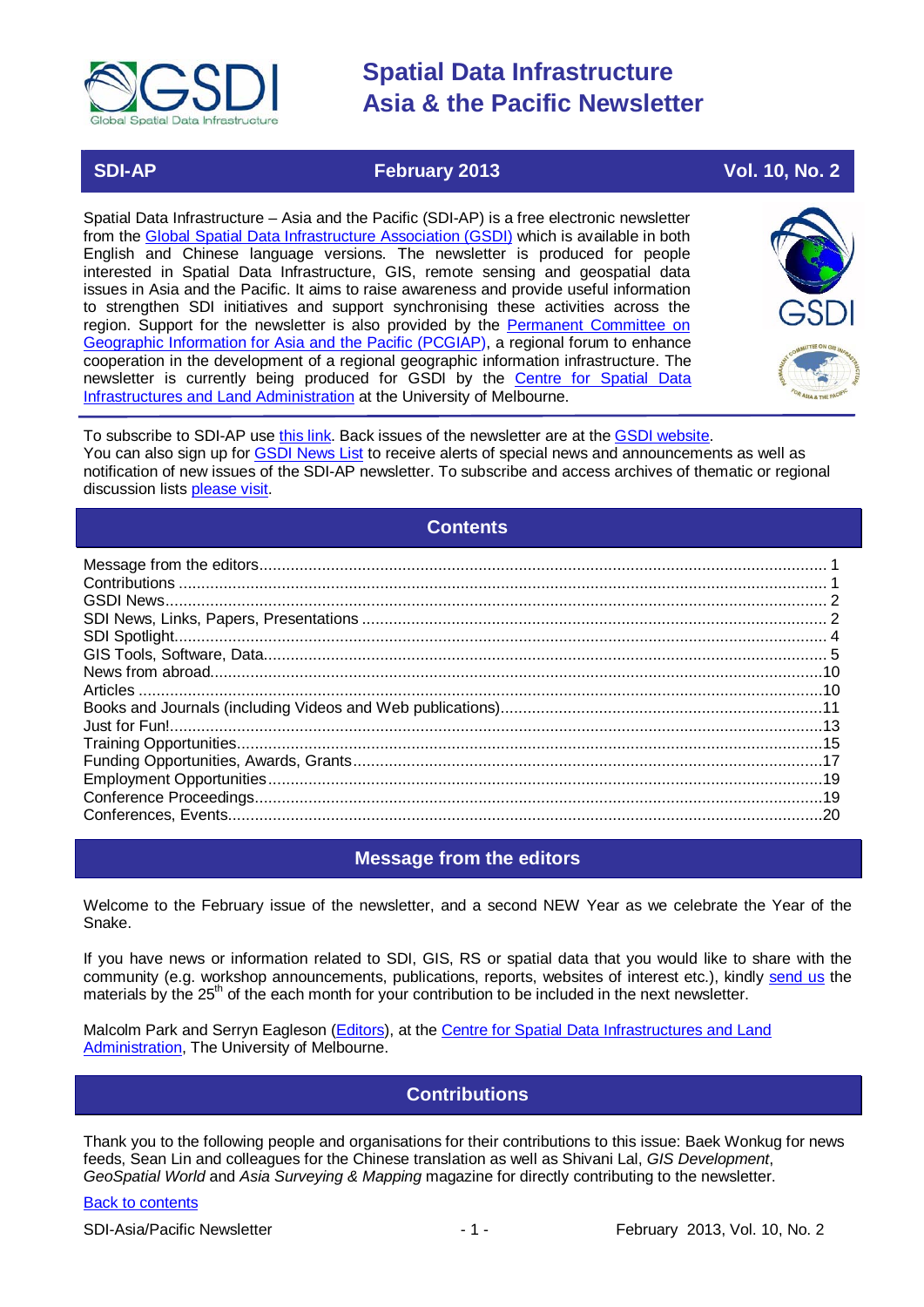

### **GSDI News**

#### <span id="page-1-0"></span>**International Geospatial Society (IGS) Free Memberships**

At its recent meeting, the GSDI Board of Directors passed a motion that allows individuals in low and very low income nations to join the International Geospatial Society (IGS) by providing specific information of value to the global community in lieu of annual cash dues. To join, simply add your professional profile to the growing interconnected network of geospatial specialists across the globe. Benefits of membership in IGS are listed at [http://www.igeoss.org/benefits.](https://owa.unimelb.edu.au/owa/redir.aspx?C=54c2b4d3973d480282dc7c38384f4204&URL=http%3a%2f%2fwww.igeoss.org%2fbenefits) For further information, contact [Harlan Onsrud,](mailto:onsrud@gsdi.org) Executive Director, GSDI Association.

#### <span id="page-1-1"></span>[Back to contents](#page-0-0)

### **SDI News, Links, Papers, Presentations**

#### **[NSDI for Australia, New Zealand gets a boost](http://www.geospatialworld.net/News/View.aspx?id=25998_Article)**

Work in New Zealand and Australia to develop national spatial data infrastructures has been given a boost by the announcement from the Australia New Zealand Land Information Councils' vision for an Australian and New Zealand (ANZ) Foundation Spatial Data Framework.

Governments in New Zealand and Australia have realised that this information needs to be more available. By establishing a common framework for how this information is collected, described and released across Australia and New Zealand, ANZLIC is setting a direction for both countries to aspire. Source: Asia Geospatial Digest and [LINZ](http://www.linz.govt.nz/about-linz/news-publications-and-consultations/news-and-notices/draft-australia-new-zealand-foundation-spatial-data-framework-an)

#### **[Cambodia: NSDI Master Plan and National Base Map \(assisted by Korea\)](http://www.koicacambodia.org/korea-hands-over-master-plan-of-national-spatial-data-infrastructure-and-national-base-map/)**

Korea International Cooperation Agency (KOICA) handed over the National Base Map and the Master Plan of National Spatial Data Infrastructure of Cambodia in February 2012 at the office of the Ministry of Land Management, Urban Planning and Construction.

The National Base Map and the Master Plan of National Spatial Data Infrastructure are the important outputs of the project for the Production of the National Base Map and the Establishment of the Master Plan for the National Spatial Data Infrastructure in Cambodia implemented from 2010 to 2012 with grant aid from Korea of 2.5 million USD through KOICA Cambodia Office.

The first main output, the National Base Map, is an integrated dataset of geospatial information that is the consensus standard for industrial development plans such as cartography, road, dam, airport construction, building harbor and it is also the blueprint for constructional plan, production of additional topographic map and cadastral survey which are expected to be carried out further.

In the project, the most accurate and standard National Base Maps were produced for Phnom-Penh and other attractive sightseeing cities like Siem-Reap and Preah Sihanouk. Therefore, through the utilization of those maps, Location Based Service could be promoted for the public to find optimal routes for their needs, thereby improving the quality of lives of Cambodian citizens.

Furthermore, the use of National Base Map will increase the awareness of geographical information in Cambodia, and increase additional needs of more geographical information that can be produced by the welltrained Cambodian officials. This means that the National Base Map provided by KOICA will be the standard map of Cambodia in further production and revision of relevant Maps.

The second main output, the Master Plan of National Spatial Data Infrastructure, is a central component in supporting decision making for economic and social development; it encompasses the policies, technologies, standards and human resources necessary for the effective collection, management, access, delivery and utilization of spatial data for Cambodia.

Moreover, it is very important for the fact that it produces standardized fundamental spatial datasets, avoids unnecessary duplication of cost in developing and maintaining those data, facilitates access to and application of those data, and enables integration of other application of specific data. Based on the NSDI master plan, Cambodia can apply and utilize it for national territorial planning, urban planning and management, land use, environment, defense, and prevention of disasters.

See: [Master Plan for NSDI in Cambodia](http://www.nsdi.go.kr/ppm/downloadAttatchment.do?id=196)

#### **US Federal Geographic Data Committee - [Geospatial standardization Updates](http://www.fgdc.gov/standards/monthlyStandardsUpdate/index)**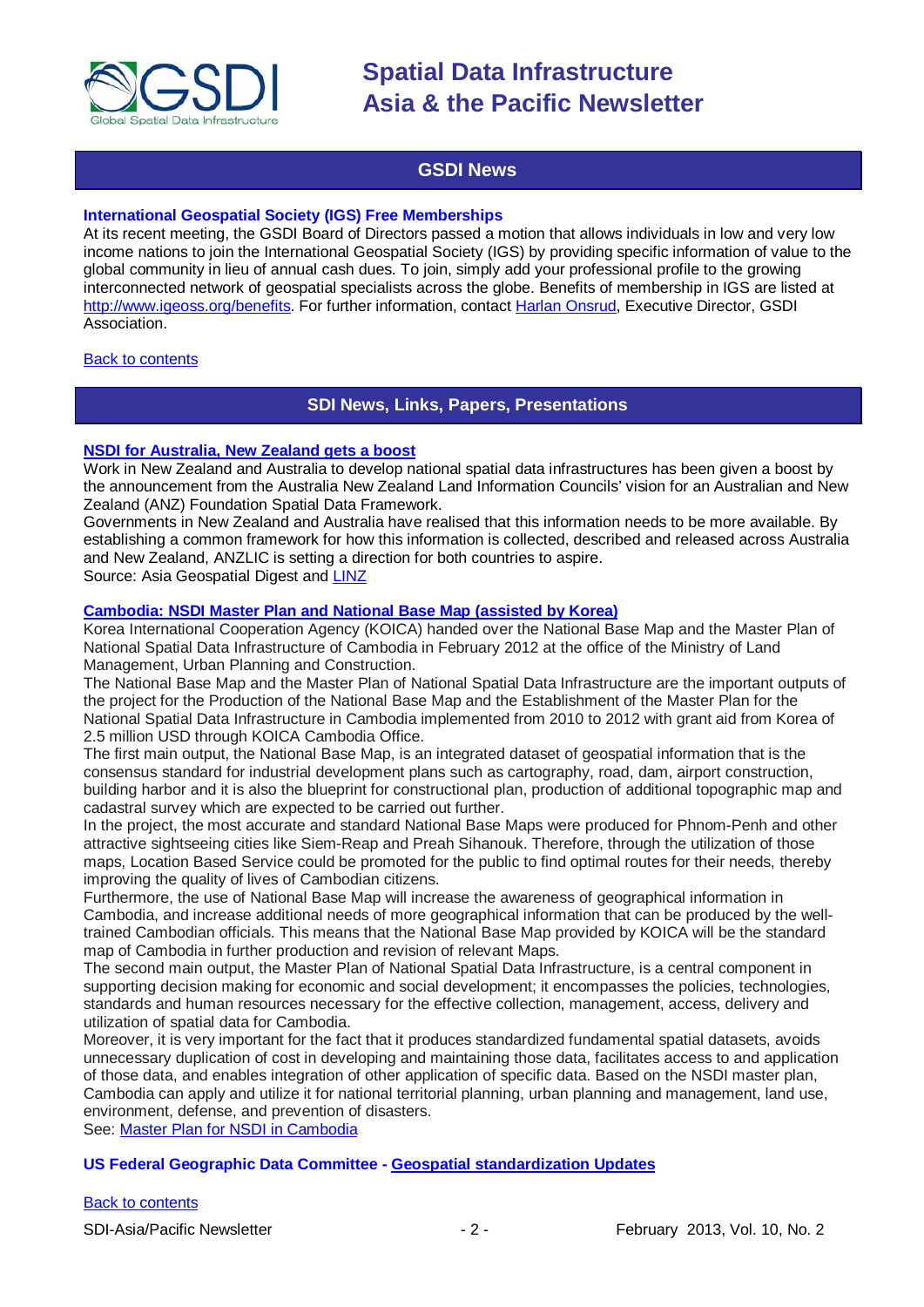

#### **SDI Cookbook update**

The SDI Cookbook, in its wiki version, now has an updated Chapter 10 to reflect the latest slate of standards and popular version numbers. We seek contributing editors for the other Chapters to also bring them up-to-date. About three months prior to the next GSDI Conference we will seek to affix a date and snapshot the Cookbook into a "SDI Cookbook 2013" PDF version. By saving a PDF and giving it a date of publication, it will clarify the reference and citation of the document and provide a time context.

If you are interested in helping update any of the chapters, please contact [Douglas Nebert.](mailto:ddnebert@usgs.gov)

#### **[Glasgow will be UK's first 'smart city'](http://www.wired.co.uk/news/archive/2013-01/27/glasgow-smart-city)**

The Scottish city of Glasgow has won a £24 million grant from the UK's Technology Strategy Board (TSB) to become Britain's first "smart city".

The money will be spent by the council on services for residents that will make the quality of living in the city better. Glasgow beat 30 other UK cities to the prize.

Projects on the table include real-time traffic information, apps to check when buses and trains are arriving, and a pothole reporting service. Facial analysis for the city's CCTV network and energy use monitoring to make electricity and gas delivery more efficient are also mooted. Source: Wired

#### **[HarassMap: Using crowdsourced](http://www.idrc.ca/EN/Misc/Pages/ProjectDetails.aspx?ProjectNumber=106623) data in the social sciences**

Women in Cairo are now able to report rape, harassment, and assaults through Harrassmap, a pilot project in Cairo, Egypt. The goal is to change the social acceptability of sexual harassment in Egypt.

The challenge of collecting data on sensitive issues like gender-based violence is well-documented across the globe. Stigma and shame prevent many victims from reporting these crimes or discussing them with

researchers. These challenges have also stopped many countries - Egypt being a good example - from collecting data that might be useful in responding to the problem. However, new technologies and social media platforms open up possible ways to overcome some of the data-collection barriers.

A network of activists, researchers, and volunteers has created [Harassmap.](http://harassmap.org/) Using new technology and social media in tandem with a data collection technique called crowdsourcing, Harrassmap tracks incidents of sexual harassment in the Greater Cairo area. The goal is to change the social acceptability of sexual harassment in Egypt.

This research will offer an opportunity to compare the quality of data collected through this technique with data collected using more traditional qualitative and quantitative methods. The final report will consist of:

- information on the methodological issues in the collection and use of crowdsourced data

- research findings on sexual harassment in Egypt based on reports submitted by the users of the

crowdsourcing website and by participants in focus groups, surveys, and in-depth interviews. Source: IDRC (Canada)

#### **India: state of Kerala [launches Spatial Data Infrastructure Portal](http://www.futuregov.asia/articles/2013/jan/22/indian-state-launches-spatial-data-infrastructure-/)**

The State of Kerala has launched its own Spatial Data Infrastructure portal in a bid to promote the sharing and use of geospatial information among state agencies.

Dubbed as the Kerala Spatial Data Infrastructure Geoportal [\(KSDI Geoportal\)](http://ksdi.kerala.gov.in/KSDI/), the system allows users to share and access geo-referenced information related to political and administrative boundaries, state geography, demography, agro and socio economy, resources and infrastructure facilities with their attributes.

It serves as a common platform for geospatial information shared across state agencies, the academe, NGOs and other stakeholders.

Furthermore, KSDI geo-portal is built on a Service Oriented Architecture (SOA), by means of interoperable OGC-Compliant Web Services, which would allow users to seamlessly perform various spatial and non-spatial functions and analysis through the KSDI network and publish them.

With the system in place, state government agencies are able to confidently arrive at well-informed decisions because of their heightened situational awareness on pressing issues affecting the socio-economic and geopolitical climate in the state.

"Through this venture, spatial data information for different domains such as infrastructure, traffic planning, resource availability, demographic status, socio-economic status, health and culture-related information etc., even up to cadastral scale will be within a mouse click away," said Minister for Industries & IT, Shri P K Kunhalikutty.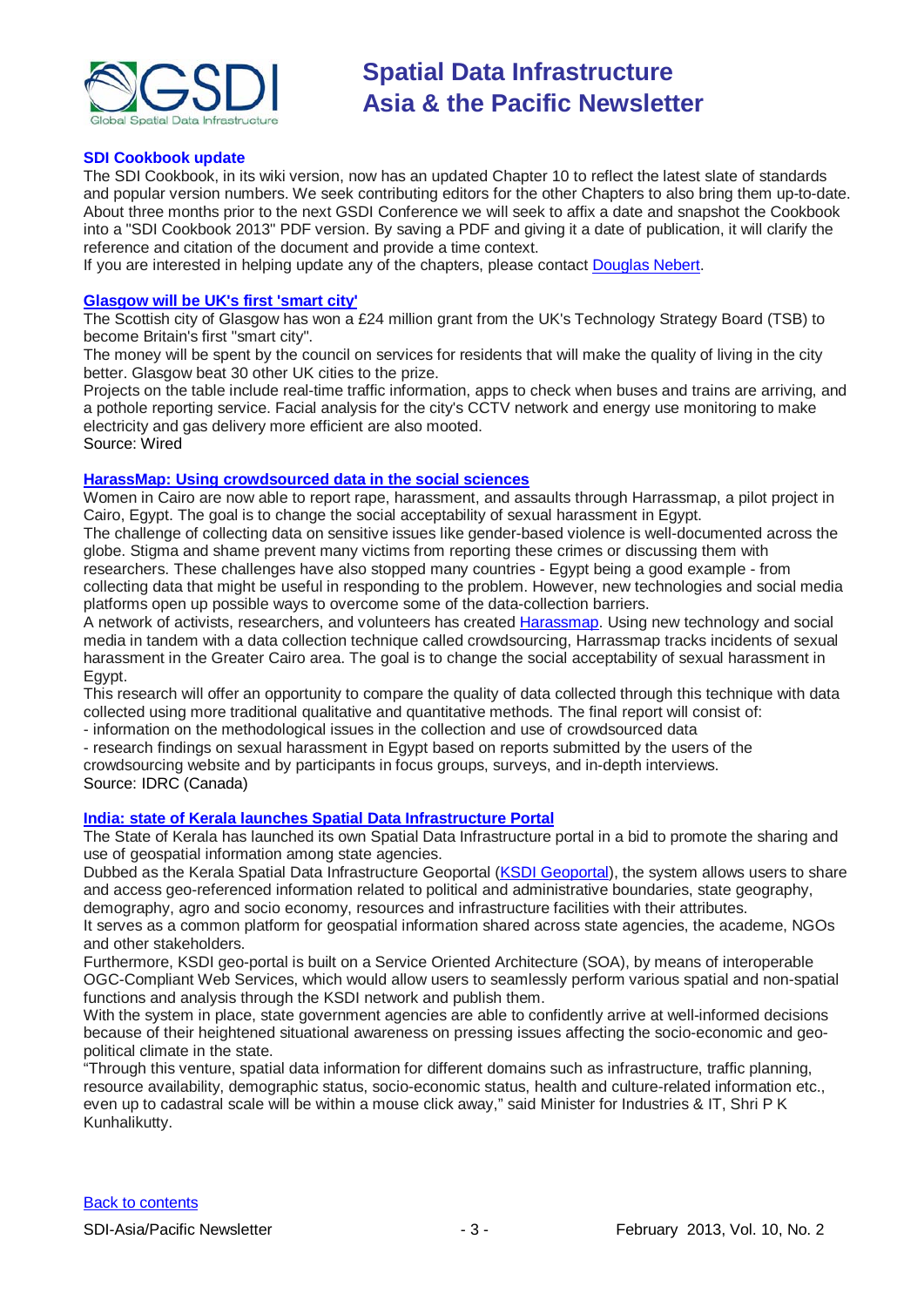

### **SDI Spotlight**

<span id="page-3-0"></span>

This month's "Spotlight" feature is from **Muyiwa Agunbiade** who has just completed his PhD at the Centre for Spatial Data Infrastructures and Land Administration (CSDILA) within the Department of Infrastructure Engineering at the University of Melbourne. Muyiwa's main research focus is 'Land Administration for housing production'. This "Spotlight" feature is an update to those previously published in August, 2010 (Vol.7, pp 3-4) and February 2012 (Vol. 9, No. 2 pp 3-4).



#### **National Infrastructure for Managing Land Information**

# **NIMLI**

#### **Land Administration for housing production in federated countries**

The integration of land administration processes and the collaboration of land and housing agencies are considered essential for the effective delivery of developable land for housing production.This research investigates the inter-relationship across land administration functions (land tenure/registration, land value, land use and land development) and between different levels of government in the management and delivery of land for housing production. It *aims* to develop and evaluate a *Land Administration Integration Framework for Housing* (LAIFH) to improve inter-agency collaboration with a view to help facilitate better land delivery for housing.

The *methods* include the use of a case study approach and focus on the federated case countries of Nigeria and Australia. The research developed: a *Conceptual Framework* that provided a comprehensive approach to understanding the current relationship between land administration and housing production; an Inter-agency Integration Assessment Framework (IIAF) in the context of housing production to assess levels of integration; and finally, a Land Administration Integration Framework for Housing (LAIFH) as a strategy to improve the administration of land and inter-agency integration.

The parameters for the development of the IIAF were identified from various past studies. This was in parallel with the structured interviews conducted. By adopting Social Network Analysis (SNA) and Paired Samples (T-Test), this study used the Inter-agency Integration Assessment Framework, as developed, to determine the levels of integration among agencies responsible for land administration. By using Structural Equation Model with Partial-Least Square, as adopted tools, it was possible to verify the reliability of the assessment framework.

The findings*,* through the application of Inter-agency Integration Assessment Framework, showed that the optimal levels of inter-agency integration varied from one organisation to the other. This reflected the priority and the interest of each organisation. Based on the observed level of inter-agency interactions, relative to what was desired, an innovative improvement strategy (Land Administration Integration Framework for Housing) was proposed. The improvement framework included the development of a collaborative process. The collaborative process considered the contextual factors that affect ownership rights and a linked process for determining development rights. The link between the collaborative process and the contextual factor is required to analyse efficient land delivery. The demonstrators: *housing development potential analysis and visualisation,* and the *analysis of development assessment approval* provided, as examples, context for the application and evaluation of the integration framework to facilitate the delivery of land for housing.

The study *concluded* that policies are not sufficiently informed by evidence and that due to disconnect between agencies; policies formulated do not encourage integrated processes among land and housing agencies. The processes did not sufficiently drive the type of data that was collected. It *recommends* that managing land for housing production should follow the principles of evidence-informed policy, policy-based processes and process-driven data.

#### **More Information**

For more information about this research project, visit: < <http://blogs.unimelb.edu.au/nimli/about/> >. Also find below a list of publications and presentations related to this research project.

- Agunbiade, M., Rajabifard, A., Bennett, R. and Williamson, I. (2012). Spatially Enabling Urban Planning for Housing Production in Australia: An Imperative for Evidence-informed Policy: 6<sup>th</sup> Australasian Housing Researchers' Conference 8-10<sup>th</sup> February 2012. Adelaide, South Australia.
- Agunbiade, M., Rajabifard, A., and Bennett, R. (2012*). An imperative of e-planning in integrating land administration functions for housing production:* Presented at the XXII International Society for Photogrammetry & Remote Sensing Congress, Melbourne 2012.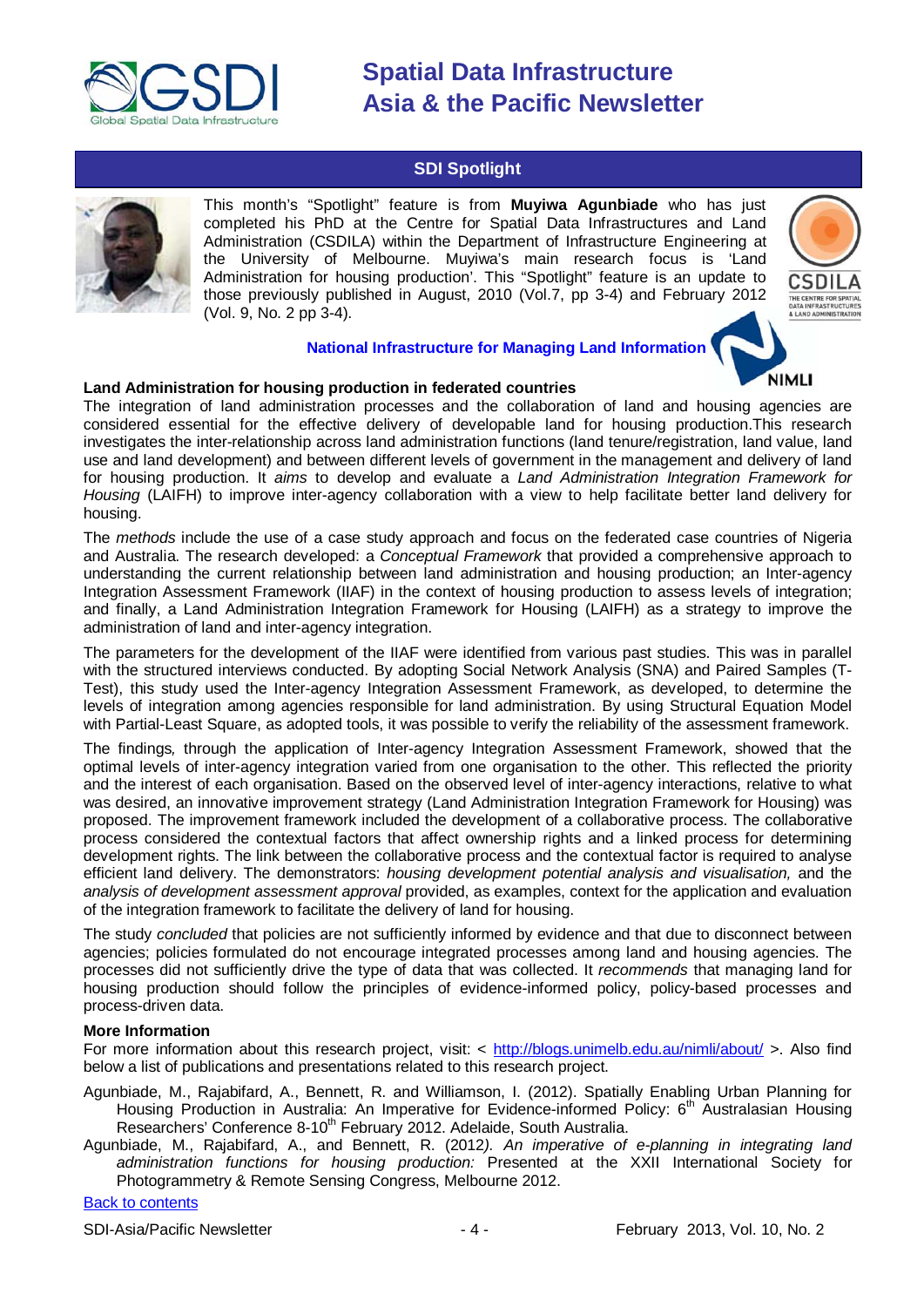

Agunbiade, *M*., Rajabifard, A., and Bennett, R. (2011). Land Administration for Housing Production: Drivers, Concepts, and Analytical Tools. Paper presented at the FIG Working Week 2011.

Wallace, J., Marwick, B., Bennett, R., Rajabifard, A., Williamson, I.,Tambuwala, L., Potts, K., and Agunbiade, M*.* (2010), Spatially Enabling Land Administration: Drivers, Initiatives and Future Directions for Australia. In, Rajabifard, A., Crompvoets, J., Kalantari, M. and Kok, B. (Eds) (2010*) Spatially Enabling Society: Research, Emerging Trends and Critical Assessment.* Leuven University Press, pp 175-190

The editors remind our subscribers and readers that we welcome contributions for the *Spotlight* feature.

#### <span id="page-4-0"></span>[Back to contents](#page-0-0)

### **GIS Tools, Software, Data**

#### **[New positioning technology could compete with GPS](http://www.newscientist.com/article/mg21728985.600-new-positioning-technology-could-compete-with-gps.html)**

A ground-based system that uses much stronger signals than GPS can pinpoint your location in cities and indoors

Instead of satellites, Locata uses ground-based equipment to project a radio signal over a localised area that is a million times stronger on arrival than GPS. It can work indoors as well as out, and the makers claim the receivers can be shrunk to fit inside a regular cellphone. Even the US military, which invented GPS technology, signed a contract last month agreeing to a large-scale test of Locata at the White Sands Missile Range in New Mexico.

Indoor positioning is the next big thing in location-tracking technology, and companies from Google to Nokia have jumped at the chance to prevent users getting lost in cavernous shopping malls, or in the concrete canyons of big cities, where GPS struggles to keep up. But their technologies typically have a short range, and location resolutions in the order of a few metres.

By contrast, Christopher Morin of the US Air Force tested Locata's accuracy recently at White Sands, and it worked to within 18 centimetres along any axis. Morin says it should be possible to get the resolution down to 5 centimetres.

Admittedly, the tests were performed in an open desert where GPS also works beautifully. But GPS signals are weak - like a car headlight from 20,000 kilometres away - and easily blocked by solid objects. Locata's signal is far stronger, though not guaranteed to work in a complex urban environment, says David Last, consultant to the UK's General Lighthouse Authorities. "In urban areas, there are multiple blockages; propagation is principally via multi-path reflections." Such reflections can confuse receivers and reduce precision. Source: New Scientist

#### **[New telescope to warn of solar flares that damage GPS signals](http://www.geospatialworld.net/News/View.aspx?id=26054_Article)**

Australia has unveiled a new radio telescope in the remote outback that will give the world a vastly improved view of the sun and much faster warnings on massive solar storms. The Murchison Widefield Array (MWA) radio telescope will detect flares on the sun's surface that could damage communication satellites, electricity power grids and GPS navigation systems.

Source: The Melbourne "Age" newspaper

remote and infamous gulags.

Source: Geospatial Asia Digest and [AFP](http://www.google.com/hostednews/afp/article/ALeqM5hnRBoc4-_I7tHLQSUheDWnVPJESA?docId=CNG.ddc4e13a1b0d951ba1830e997de86759.211)

#### **[Google unveils detailed North Korea map](http://www.theage.com.au/technology/technology-news/google-unveils-detailed-north-korea-map-with-gulags-20130130-2djlr.html)** Weeks after its chairman Eric Schmidt's secretive visit to North Korea, Google





#### **[The Case for Walkability as an Economic Development Tool](http://www.theatlanticcities.com/design/2013/01/case-walkability-economic-development-tool/4317/)**

fact-checked in a similar process to that used by Wikipedia.

A terrific street redesign is assisting economic development in a southern California community that has suffered from changing economic conditions but is nevertheless seeing significant population growth. This is a story of municipal foresight, excellent recent planning, and green ambition.

has released a detailed map of the isolated state that even labels some of its

Until now North Korea was pretty much a blank canvas to users of Google's "Map Maker", which creates maps from data that is provided by the public and

Lancaster is a fast-growing city of a little over 150,000 in far northern Los Angeles

[Back to contents](#page-0-0)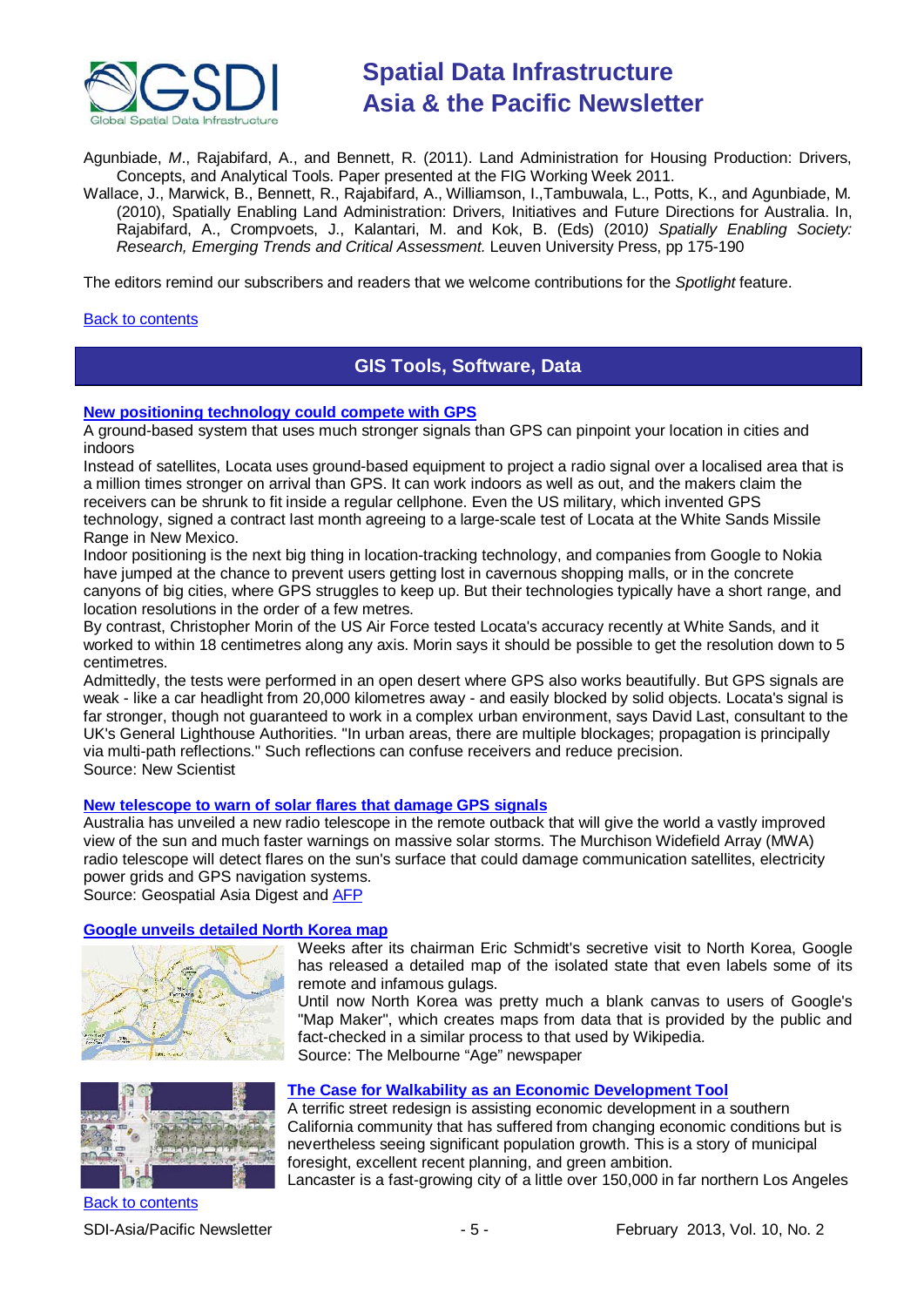

County, about 70 miles from downtown Los Angeles. Its population has more than tripled since 1980; it increased by nearly a third from 2000 to 2010. It is racially mixed (38 percent Latino, 34 percent white, 20 percent African-American) and, like so many fast-growing western cities, decidedly sprawling. The satellite view on Google Earth reveals a patchwork pattern of leapfrog development, carved out of the desert. It is a city with a very suburban character.

Source: The Atlantic "Cities"

#### **[Tapping into the third dimension](http://www.geospatialworld.net/newsletter/jan2013_AG.htm)**

The world around us is three-dimensional, and even though 3D data has been collected and used for about 100 years, it has undergone a sea change in recent times. Key to this phenomenon is the growing ability to collect and present vast quantities of 3D data with advances in instrumentation and software, the recent launch of [3D](http://www.geospatialworld.net/News/View.aspx?ID=26089_Article)  [mapping satellite](http://www.geospatialworld.net/News/View.aspx?ID=26089_Article) being one such example. Tapping into the information contained in the third dimension and visualising the real world, both land and water, in virtual environment can unleash unlimited opportunities in areas like emergency preparedness and disaster management, urban planning, business practices, engineering, and even preserving heritage, all of which are real needs of countries in the Asia Pacific region which are not only some of the fastest growing economies of the world but are also prone to vagaries of nature. While 3D mapping can help [explore a piece of history](http://www.geospatialworld.net/News/View.aspx?id=26078_Article) dating back 30,000 years, **[underwater 3D mapping](http://www.geospatialworld.net/News/View.aspx?id=26094_Article)** is also raising alarm about a likely tsunami that may have otherwise gone unnoticed, giving time to be prepared. Even as it offers exciting possibilities, there is still some way to go in realising the full potential of the 3D data. There is a whole lot of geospatial information out there yet to be captured even in two dimensions. However, as geospatial technology continues to evolve, the availability of 3D geospatial data will evolve too, and one hopes that its benefits are utilised to the maximum for a smart society of tomorrow.

Source: Asia Geospatial Digest editorial "Bottonline"

#### **[China, UN cooperate in geological information development](http://news.xinhuanet.com/english/china/2012-11/19/c_131985270.htm)**

The Chinese government and the United Nations (UN) on Monday signed an agreement in November to jointly promote geological information management.

The agreement, known as the cooperation on geospatial information management capacity development, means the Chinese government will invest 4 million U.S. dollars in a UN trust fund.

The money will be used in projects to strengthen China and other developing countries' capacities of geospatial information production, management and distribution.

The program will also lead to the improvement of geological information development levels in the Asia-Pacific region, according to China's National Administration of Surveying, Mapping and Geoinformation (NASMG). The five-year program, to be carried out from 2013 to 2017, will be conducted in workshops, short-term

consultations, medium-term training as well as visits and exchanges, the administration said.

The program will cover knowledge transfer and capacity building in order to obtain, provide and share information in a more efficient way. It will help to make such information available for disaster prevention and reduction efforts, the NASMG said.

The administration said the agreement will open a new stage for the cooperation between China and the UN in geospatial information fields.

Source: xinhuanet.com

### **[Thailand to spend USD 65 mn on digitising land parcels](http://www.geospatialworld.net/News/View.aspx?id=26085_Article)**

Department of Lands (DOL) under Ministry of Interior, Thailand will continue its ongoing 'Cadastral Information Systems (CIS) project' for digitising title of 32 provinces, with approved fiscal budget of THB 2 billion (USD 65 million) in 2013.

Source: Geospatial Asia Digest and [FutureGov Asia](http://www.futuregov.asia/articles/2012/dec/26/thailand-spend-us65-mil-digitising-land-parcels/)

#### **[Uber Weather for Chrome, weather on steroids!](http://uberweather.com/)**

Source: [Any Geo blog](http://blog.gisuser.com/2012/12/09/uber-weather-for-chrome-weather-on-steroids/)

#### **[Korean researchers improve indoor navigation system](http://www.geospatialworld.net/News/View.aspx?id=26039_Article)**

For indoor positioning, location-based service providers including mobile device makers have mostly used a combination of GPS and wireless network system such as WiFi, cellular connectivity, Ultra Wide Band (UWB), or Radio-frequency Identification (RFID). For example, the WiFi Positioning System (WPS) collects both GPS and WiFi signals, and many companies including Google and Apple utilise this technology to provide clients with location information services.

A Korean research team have recently developed a new method to build a WiFi radio map that does not require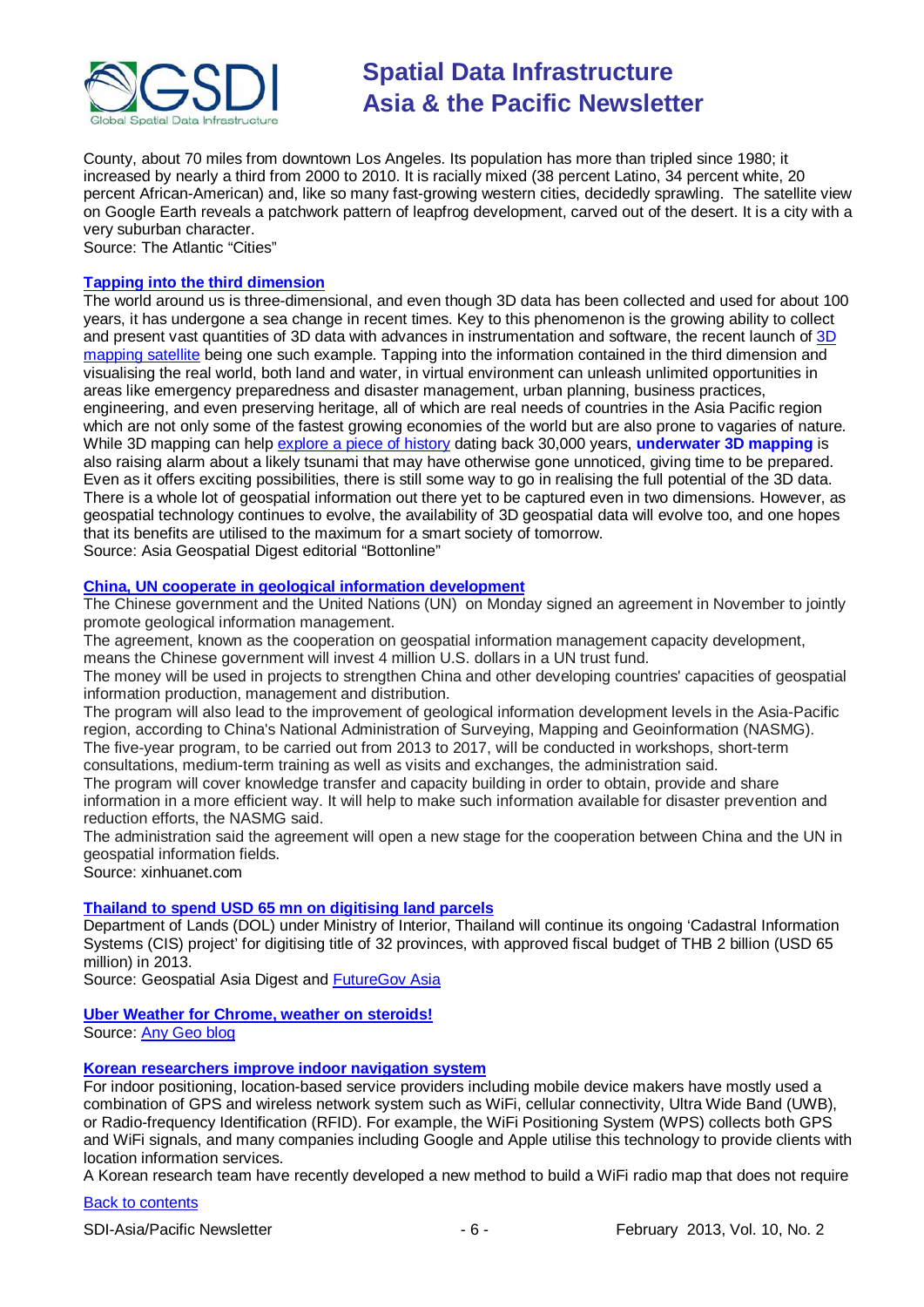

GPS signals. WiFi fingerprints are a set of WiFi signals captured by a mobile device and the measurements of received WiFi signal strengths (RSSs) from surrounding access points at the device. A WiFi radio map shows RSSs of WiFi access points (APs) at different locations in a given environment. Therefore, each WiFi fingerprint on the radio map is connected to location information.

Source: Geospatial Asia Digest

#### **Cartography Tip – [Color Brewer \(2.0\) Expert Color Advice For Your Maps](http://blog.gisuser.com/2012/11/26/cartography-tip-color-brewer-2-0-expert-color-advice-for-your-maps/)**

Here is an extremely useful resource for selecting color schemes for your cartographic products. It's a website called **[ColorBrewer 2.0](http://colorbrewer2.org/)**, developed by Cynthia Brewer, professor of Geography at Penn State University. Source: Any Geo blog

#### **[China's first 3D mapping satellite begins transmission](http://www.geospatialworld.net/News/View.aspx?id=26089_Article)**

China's first transmission-type three-dimensional surveying and mapping satellite, Space Mapping-I system, formally started the networking operation recently, according to the Space Mapping Satellite Application Management Centre. This was another breakthrough after China's successful launching of the No. 01 Satellite of the transmission-type three-dimensional surveying and mapping satellite, Space Mapping-I system, on August 24, 2010.

Source: Geospatial Asia Digest and [People's Daily](http://english.peopledaily.com.cn/90786/8073981.html)

#### **Think Tank Map - A New Website – Climate change mapping**

The [International Center for Climate Governance \(ICCG\)](http://www.iccgov.org/) has launched [the new website of the Think Tank Map,](http://www.thinktankmap.org/) an observatory that provides an overview on the think tanks active in the field of climate change governance. Through an interactive world map, this tool makes it possible to see which organizations are working in the main fields related to climate governance all over the world. The new website presents a novel structure that allows a wide range of searches to be performed, as it is now possible to search not only think tanks, but also their projects. There is a new section presenting a series of [statistics about think tanks](http://www.thinktankmap.org/Statistics.aspx) updated in real-time. Major focus has been given to the [Think Tank Ranking,](http://www.thinktankmap.org/Page.aspx?Name=Ranking) a ranking based on a novel methodology developed by ICCG to evaluate think tanks active in the field of climate change that is being launched at the moment, and to the Think Tank Award, that will be presented to the organizations leading the rankings.

The Think Tank Map allows think tanks to present their own research activities through an instrument targeted to a specialized public. The constant changes in think tanks are matched by continuous updates to the Observatory, thus transforming it into a barometer that reflects how think tanks' influence on policy makers is evolving. The Think Tank Map aims to become a complete overview of every authoritative think tank active in the field of climate change governance.

The Think Tank Map is available at the following address: [www.thinktankmap.org](http://www.thinktankmap.org/) . If you would like to suggest a think tank, or to insert the data about your Organization, please fill in the [on-line form.](http://www.thinktankmap.org/AddThinkTank.aspx)

### **Draft 2013 Revised Supplementary Methods and Good Practice Guidance Arising from the Kyoto Protocol**

The Intergovernmental Panel on Climate Change (IPCC) is calling for experts to review the first order draft of its 2013 Revised Supplementary Methods and Good Practice Guidance Arising from the Kyoto Protocol to be finalized at the end of October 2013.

At its 35th plenary session held in Geneva, Switzerland, in June 2012, the IPCC asked its Task Force on National Greenhouse Gas Inventories (TFI) to review and update its supplementary guidance on greenhouse gas emissions and removals from land use, land use change and forestry (LULUCF) for reporting under the Kyoto Protocol.

The decision was in response to an invitation by Parties to the Kyoto Protocol to the United Nations Framework Convention on Climate Change (UNFCCC). The Parties to the Kyoto Protocol asked the IPCC to review and if necessary update its Good Practice Guidance for LULUCF issued in 2003 to ensure consistency with decisions agreed by the UNFCCC in Durban at the end of 2011.

Climate policy and global climate negotiations rely on a robust scientific foundation to produce sound results. The IPCC provides policymakers with regular assessments of climate science and its potential impacts, and assessments of the possibilities for mitigating climate change. The estimation of emissions and removals of greenhouse gases is one important basis for climate mitigation. The IPCC provides de facto international standards for such estimation, through highly technical work, while offering flexibility to take different national circumstances and capacities into account.

Review is an important part of the IPCC assessment process. Draft reports are subjected to a multi-stage review beginning with the review of a first order draft by scientific experts, followed by the review of a second order draft by governments and experts and a final round of government comments prior to the approval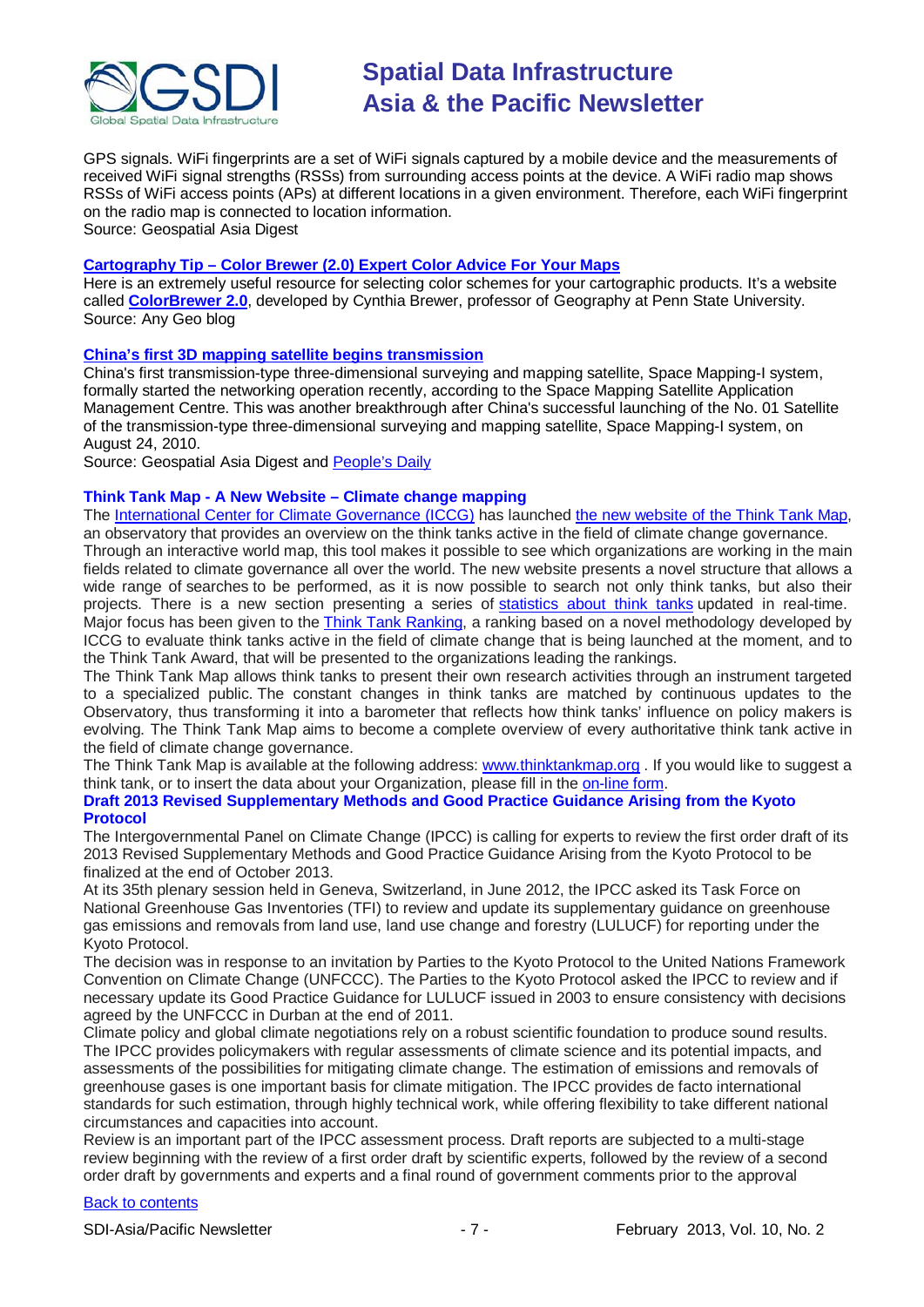

session of the Panel. The IPCC seeks as broad a range of experts as possible, based on a self-declaration of expertise. Once registered, expert reviewers will be provided with the drafts that are confidential documents not to be cited, quoted or distributed. The drafts, comments and responses are made public after the report or guidance is finalized.

Experts interested in taking part in this first review process can register here: [http://www.ipcc-](http://www.ipcc-nggip.iges.or.jp/forms/kpsgreview_registration.html)

[nggip.iges.or.jp/forms/kpsgreview\\_registration.html.](http://www.ipcc-nggip.iges.or.jp/forms/kpsgreview_registration.html) Registration is open until the end of the review period on 3 February 2013.

For more information contact IPCC Press Office, Email: [ipcc-media@wmo.int](mailto:ipcc-media@wmo.int)

For more [information](http://www.ipcc-nggip.iges.or.jp/) on IPCC's Task Force on National Greenhouse Gas Inventories (TFI). Contact the TFI Technical Support Unit on [nggip-tsu@iges.or.jp](mailto:nggip-tsu@iges.or.jp) or [orkpsg\\_review@iges.or.jp](mailto:orkpsg_review@iges.or.jp)

For more [information](http://www.ipcc.ch/pdf/ipcc-principles/ipcc-principles-appendix-a-final.pdf) on the IPCC review process (PDF)

Thanks to Gordon Ojwang for these items.

#### **[Microsoft software to analyse complex](http://www.geospatialworld.net/News/View.aspx?id=26033_Article) geospatial data**

A new software library that can be used to analyse complex geospatial data has been released by Microsoft Research. Narwhal is a software library that has been developed as part of the work for the WorldWide Telescope visualisation engine, but has wider uses. The data doesn't even have to be 'location based' in the traditional sense.

Source: Geospatial World Weekly and [I-Programmer](http://www.i-programmer.info/news/145-mapping-a-gis/5204-narwhal-a-far-reaching-geospatial-data-library.html)

#### **INTERACTIVE - [Extreme Weather Map 2012](http://www.nrdc.org/health/extremeweather/default.asp) – United States**

Climate change increases the risk of many types of record-breaking extreme weather events that threaten communities across the country. **In 2012, there were 3,527 monthly weather records broken for heat, rain, and snow in the US, according to information from the National Climatic Data Center (NCDC).[\(1\)](http://www.nrdc.org/health/extremeweather/default.asp#note1)** That's even more than the [3,251 records smashed in 2011—](http://www.nrdc.org/health/extremeweather/2011-map.asp)and some of the newly-broken records had stood for 30 years or more.

Check out the interactive map below to find out what events hit which areas. Source: NRDC and [Scientific American](http://www.scientificamerican.com/article.cfm?id=thousands-of-us-weather-records&WT.mc_id=SA_DD_20130116)

#### **[Joint research centre for BIM established in Australia](http://www.geospatialworld.net/News/View.aspx?id=26084_Article)**

A new international research centre aimed at improving the productivity of energy, minerals, infrastructure and construction projects was recently launched at Curtin University.

The Australasian Joint Research Centre for Building Information Modelling is a collaboration between Curtin University and Huazhong University of Science and Technology (HUST) in Wuhan, China. It will focus on developing the capability of Building Information Modelling (BIM), an advanced approach that enables the physical and functional characteristics of a building to be digitally generated and assessed. Source: Geospatial Asia Digest and Curtin University [press release](http://www.curtin.edu.au/research/areas-of-strength/ict/news/dec-12/building_information_modelling.cfm)

#### **OpenTopography – [open and free access to high-resolution topographic data](http://blog.gisuser.com/2012/12/05/opentopography-open-and-free-access-to-high-res-topographic-data/)**



Some interesting "super computing" news as The National Science Foundation (NSF) has renewed funding for [OpenTopography,](http://www.opentopography.org/index.php) an Internet-based project that provides open and free access to high-resolution topographic data collected by technologies such as LiDAR (Light Detection and Ranging). OpenTopography was initially developed as a proof-ofconcept cyberinfrastructure project for the earth sciences as part of the NSF Information and Technology Research (ITR) program-funded Geosciences Network (GEON) project,

and continues to emphasize innovative cyberinfrastructure approaches to the online storage, access, and processing of large topographic datasets.

During the first three years of operations, the OpenTopography user community has grown to several thousand registered and guest users and a catalog of half a trillion LiDAR points! **See more on the project [HERE](http://www.amerisurv.com/content/view/10795/)** Source: Any Geo blog

#### **[Indian city to map ground water to ensure sustainability](http://www.geospatialworld.net/News/View.aspx?id=26072_Article)**

The Central Ground Water Board will map water table five times deeper, even to village level, to stop water table depletion in areas that are in the danger zones. It will inform quality and quantity of water in a particular village. Experts say this is a positive step towards getting clean drinking water to every common man in the state, even in villages.

Source: Geospatial Asia Digest and [DailyBaskhar.com](http://daily.bhaskar.com/article/RAJ-JPR-now-mapping-of-water-to-stop-further-depletion-4122065-NOR.html)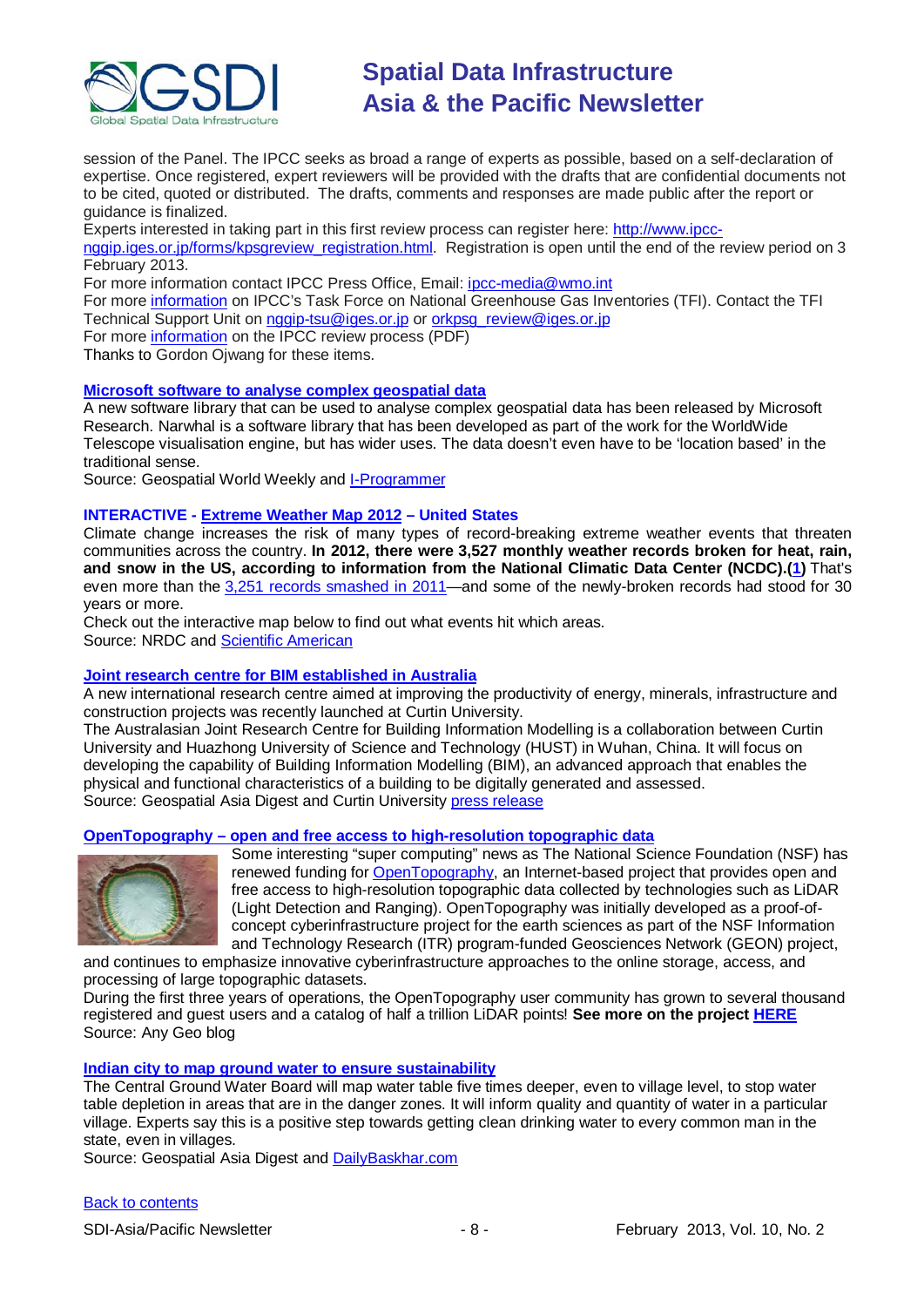

### **[Myanmar braces for first census in 30 years](http://www.futuregov.asia/articles/2012/dec/10/myanmar-braces-2014-population-and-housing-census/)**

A population census is very important for a country's socio-economic development. Without up-to-date data on the country's population, it is difficult for planners and policy makers to formulate, implement, monitor and evaluate development programmes. Information on the size, distribution and demographics of the country's population is vital for developing comprehensive policies and programmes aimed at improving the welfare of the country and its population.

With an estimated cost of about US\$ 58 million, Myanmar's 2014 Population and Housing Census will serve as a significant landmark in the country's development.

Source: Clarice Africa, FutureGov, 10 December 2012

#### **Fiji water authority implements open spatial asset decision support**

Open Spatial announced that Water Authority of Fiji (WAF) has completed a successful six month implementation of the Open Spatial Asset Decision Support Solution. The Open Spatial solution is tailored to meet the business needs of water and wastewater businesses and specifically bridges the gap between CAD, GIS and BIM (building information modelling).

Based on risk-averse technologies from Autodesk and Oracle, the Open Spatial Asset Decision Support Solution combines the strengths of engineering quality with geospatial ease of use, delivering a fit-for-purpose solution to WAF.

Source: [OpenSpatial](http://www.openspatial.com/) and [Geospatial Asia Digest](http://www.geospatialworld.net/News/View.aspx?id=26029_Article)

#### **[3D mapping reveals seafloor collapse near Great](http://www.upi.com/Science_News/2012/12/21/Seafloor-collapse-threatens-tsunami/UPI-83031356121099/) Barrier Reef - Australia**

An area of the seafloor near Australia's Great Barrier Reef is in the early stages of collapse and could trigger a tsunami, scientists say.

Marine geologists from Australia's James Cook University said 3D mapping techniques have revealed a slab of seafloor a quarter of a cubic mile in size -- the remains of an ancient underwater landslide -- are perched on the continental shelf off the coast of Queensland.

Source: UPI and [Geospatial Asia Digest](http://www.geospatialworld.net/News/View.aspx?id=26094_Article)

#### **[Location-based alerts a success during bushfires in Australia](http://www.geospatialworld.net/News/View.aspx?id=26170_Article)**

Australia's emergency alert system has "performed well" in Victoria during this month's bushfires, according to the Victoria Office of the Emergency Services Commissioner (OESC).

Victoria successfully used the emergency alert system 10 times during this month's bushfires. The system can send up to 500 text messages per second and 1000 voice messages per minute to people in the vicinity of an emergency such as a bushfire.

Source: Geospatial World Weekly and [Computer World](http://www.computerworld.com.au/article/446242/victoria_says_location-based_alerts_success_during_bushfires/?fp=4&fpid=18)

#### **[Australian heat wave forces a redesign of temperature maps](http://www.geospatialworld.net/News/View.aspx?id=26165_Article)**



Faced with the possibility of unprecedented temperatures in Central Australia, the Australian Bureau of Meteorology has added new colors to its weather maps. Although the hottest temperature recorded in Australia is 123 degrees Fahrenheit, the new color scale reaches 129 degrees, as parts of Australia are expected to reach highs of 122-126 degrees next week. Areas where temperature was above 122ºF (50ºC) will be marked in deep purple and terrifying hot pink. It is an interesting moment in data visualisation history when climate scientists find

themselves in the position of revising the upper bounds of temperatures they ever expected to depict. Source: Geospatial World Weekly and [Wired](http://www.wired.com/design/2013/01/australia-temperature-map/)

#### **[Sentinel satellite demand increase due to Australia wildfire](http://www.ga.gov.au/about-us/news-media/news-2013/fires-increase-sentinel-demand.html)**

Demand for the national [Sentinel Bushfire Monitoring System,](http://sentinel.ga.gov.au/acres/sentinel/index.shtml) which is hosted by Geoscience Australia, is at its highest since the disastrous Victorian Black Saturday bushfires in 2009.

… Sentinel provides details of hotspots that have been detected by the [Moderate Resolution Imaging](http://www.ga.gov.au/earth-observation/satellites-and-sensors/modis.html)  [Spectroradiometer \(MODIS\)](http://www.ga.gov.au/earth-observation/satellites-and-sensors/modis.html) instrument aboard the Terra and Aqua remote sensing satellites. MODIS is able to detect hotspots over a 2330 kilometre wide swath on the ground as it orbits the Earth. The Terra and Aqua satellites collect hotspots data over large parts of Australia at least six times a day.

The Sentinel system provides timely and readily accessible spatial information to emergency service managers and fire controllers across Australia to help identify the locations of hotspots, or fire fronts, with a potential risk to communities and property.

Source: [Geospatial World Weekly](http://www.geospatialworld.net/News/View.aspx?id=26162_Article) and GeoScience Australia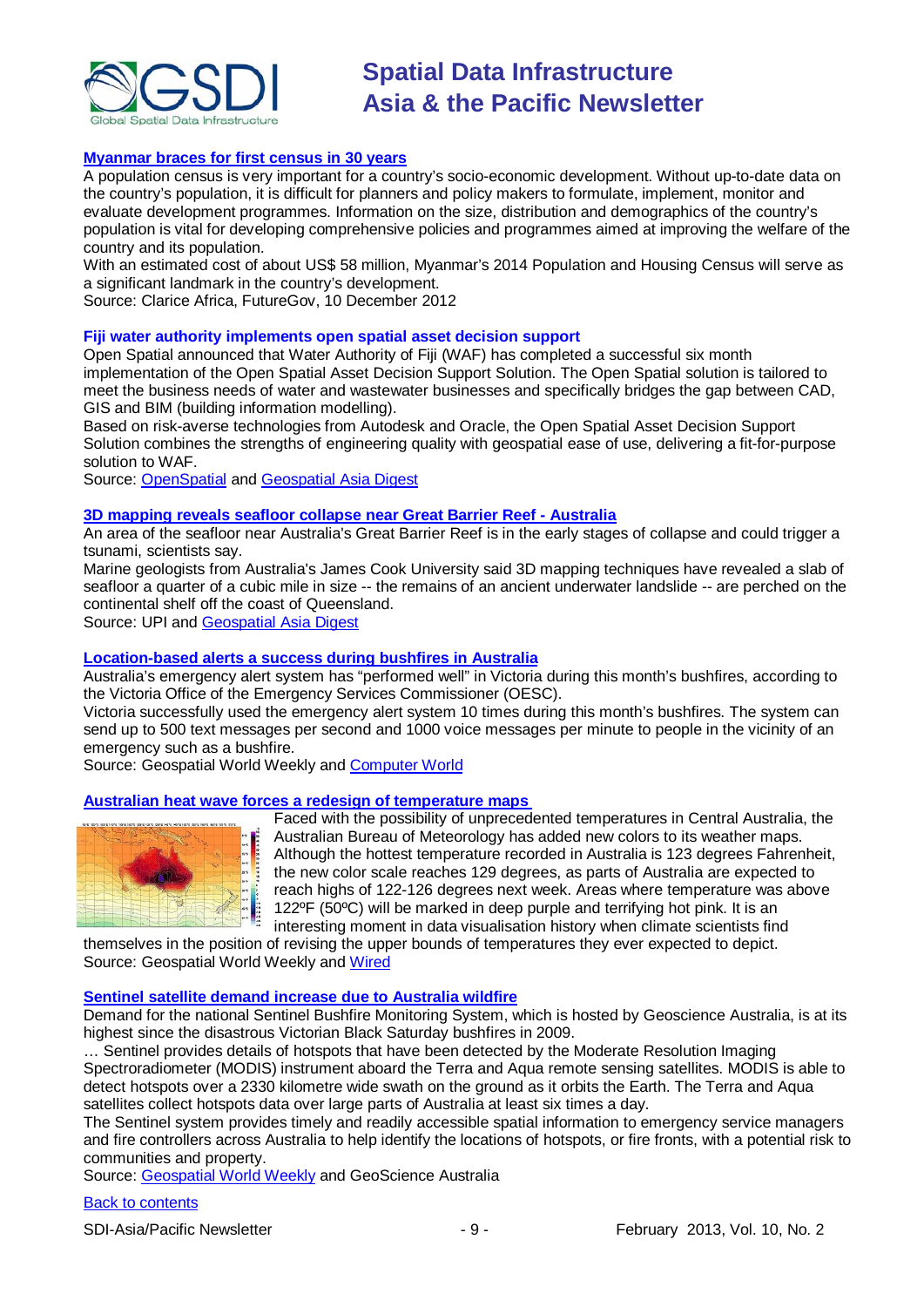

#### **[Pilotless Aerial Vehicle Systems: Size, scale and functions](http://mycoordinates.org/17004/)**

Articles by George Cho, Andrea Hildebrand, Simon Morris, and others discussing UAVs Source: Coordinates magazine

#### <span id="page-9-0"></span>[Back to contents](#page-0-0)

### **News from abroad**

*"This section has been included to highlight some of the developments happening outside the region which demonstrate SDI in action.*



#### **[Beijing's air pollution as seen from space](http://blogs.scientificamerican.com/plugged-in/2013/01/15/beijings-air-pollution-as-seen-from-space/?WT_mc_id=SA_DD_20130116)**

On January 13, *The New York Times* [reported](http://www.nytimes.com/2013/01/13/science/earth/beijing-air-pollution-off-the-charts.html) that air pollution levels in Beijing, China were elevated to a point "beyond indexing". The readings help form the Air Quality Index [\(PDF\)](http://www.epa.gov/air/particlepollution/2012/decfsstandards.pdf), which is used to determine levels of harmful particulate matter, and topped out at 755 ppm at a monitoring station at the U.S. Embassy (on a scale of 500).

The folks at NASA have posted two satellite images that show what the entire Beijing region looks like with and without a shroud of smog:

Source: Scientific American **See also** [NASA Satellite Image Shows Beijing Drowning in a Lake of Smog](http://www.theatlanticcities.com/neighborhoods/2013/01/nasa-satellite-image-shows-beijing-drowning-lake-smog/4397/) (The Atlantic "Cities")



#### **[Happy 150th Birthday, London Tube!](http://www.theatlanticcities.com/commute/2013/01/happy-birthday-london-tube/4352/)**

The London Underground celebrates its 150th birthday (January 9), marking the anniversary of the first trip on the tube, between Paddington and Farringdon. The tube is arguably best known for its iconic map, created by Harry Beck in 1931 and adopted as the official map in 1933.

Source: The Atlantic "Cities" Maps

#### **[UK switches on GPS backup in the English Channel](http://www.geospatialworld.net/News/View.aspx?id=26161_Article)**

The General Lighthouse Authorities of the UK and Ireland (GLA) have announced that ships in the Port of Dover, its approaches and part of the Dover Strait can now use eLoran radio navigation technology as a backup to satnav systems like GPS and Galileo. The ground based eLoran system provides alternative position and timing signals for improved navigational safety. The Dover area, the world's busiest shipping lane, is the first in the world to achieve this initial operational capability (IOC) for shipping companies operating both passenger and cargo services.

Source: Geospatial World Weekly

#### <span id="page-9-1"></span>[Back to contents](#page-0-0)

**Articles**

### **[GIS mapping of vector breeding habitats](http://www.geospatialworld.net/Paper/Application/ArticleView.aspx?aid=30406)** by M.Palaniyandi

#### **Introduction**

The survival and longevity of infected mosquitoes and the prevalence of the diseases is spatially determined and controlled by the geo-climatic variables. The remote sensing capabilities of Landsat TM, IRS LISS I, LISS II, IRS CARTOSAT, SPOT, IKONOS, NOVAA – AVHRR etc., have been used to analyse vector habitats areas and mapping vector abundance. The Indian remote sensing (IRS) resource satellite data is readily available at low cost price for research and education purpose including the study of mosquito breeding habitats in India. The study has been designed for exploring the utility of IRS resource satellites for mapping vector habitats areas, estimating the vector abundance and vector density across the country. The IRS data product is available to the users with reliable and repetitive coverage. It has been providing repetitive coverage information on the environmental transitions and land use / land cover changes. The indigenous IRS LISS I, LISS II and IRS WiFS have been used to analyse the areas vulnerable to vector habitats suitability and key elements for mapping the vector abundance. The remote sensing resource satellite data (red and infrared / near infrared spectral data) has been significantly used for mapping the malaria, JE and kala-azar, filariasis, schistosomiasis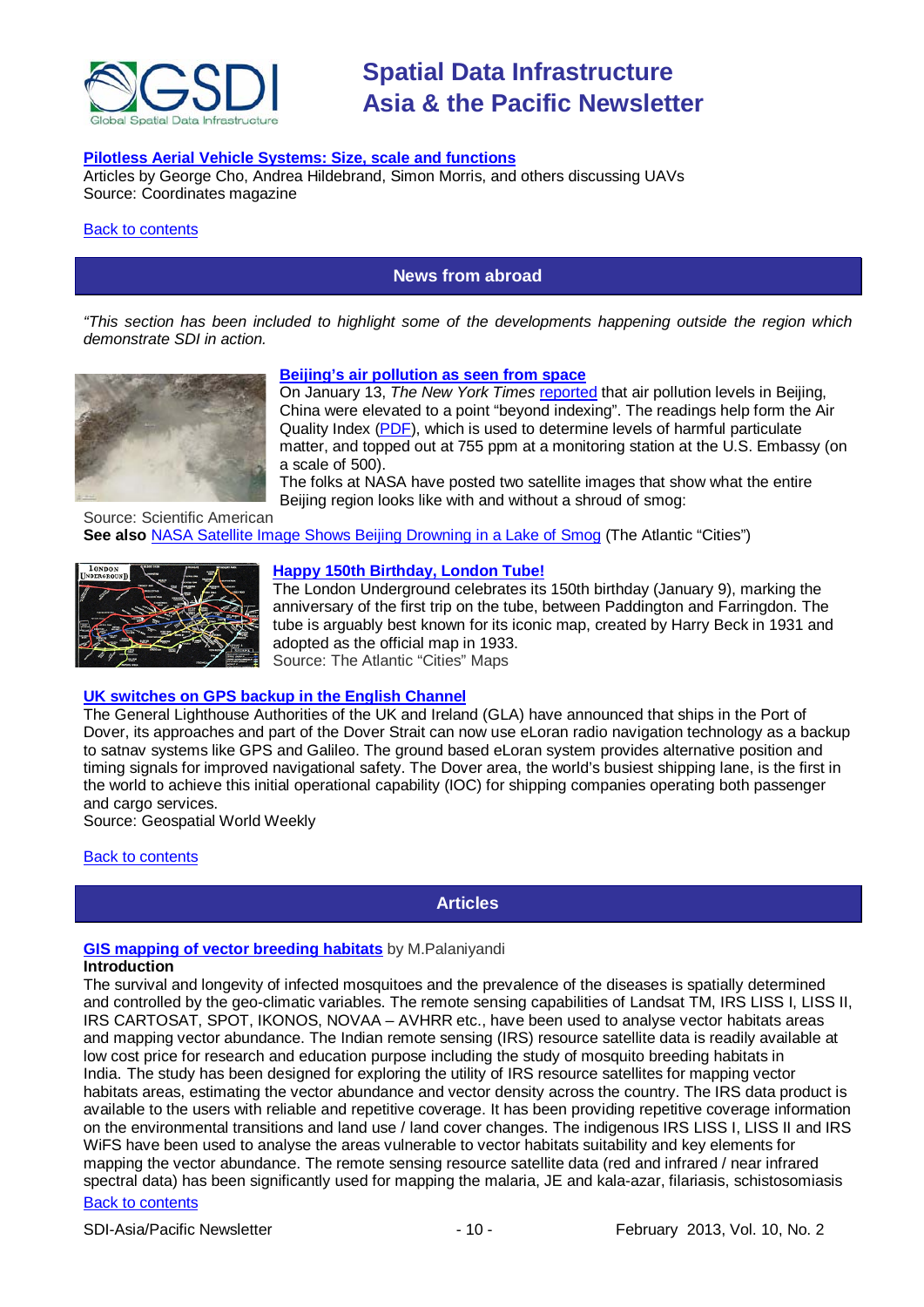

etc., vector breeding habitats with spatial consistency of 90 per cent accuracy.

The conventional method of mapping vector breeding habitats is laborious, expensive, erroneous and time consuming, whereas, the use of remote sensing and GIS is reliable and accurate. With the help of these techniques vector breeding habitats, vector abundance and vector density can be mapped quickly. Thus, the probability of transmission risk of vector borne diseases can be assessed with respect to space and time. The rapid sea change of population and the corresponding environmental changes of increasing the agricultural land practices, land use / land cover dynamic changes, urban sprawl and irregular growth of urban development and industrial growths are responsible for a suitable environment for vector borne disease outbreaks. Therefore, a rapid and advanced technology is needed for the replacement of conventional methods for predicting the problematic areas, mapping and spatial assessments of transmission risk with reliable and real-time accuracy for vector control and vector borne disease control and management.

Source: Geospatial World Weekly 14 January 2013)

#### **[What Is Geodesign--and Can It Protect Us from Natural Disasters?](http://blogs.scientificamerican.com/observations/2013/01/25/what-is-geodesign-and-can-it-protect-us-from-natural-disasters/?WT_mc_id=SA_CAT_TECH_20130129)**

Geodesign is an approach to city planning, land use and natural resource management that takes into account the tendency in recent years to overdevelop land at the expense of natural habitats, as well as population growth and climate change, which have left communities increasingly vulnerable to natural disasters. Geodesign arose thanks largely to the availability of geographic information system (GIS) data. Such data is gathered from maps, aerial photos, satellites and surveys and stored in large databases where it can be analyzed, modeled and queried. Particularly useful is data provided by the Landsat program, a joint initiative between the U.S. Geological Survey and NASA, has been placing satellites in orbit since 1972 to collect GIS data.

Careful study of GIS data—which includes weather data but also takes into account population demographics, land use and a variety of other factors—could uncover clues about the likely intensity and impact of future storms as well as the extent to which zoning decisions can mitigate potential damage, according to [Tom] Fisher [dean of the University of Minnesota's College of Design], the emcee and moderator of this week's [Geodesign](http://www.geodesignsummit.com/) [Summit](http://www.geodesignsummit.com/) hosted by GIS mapping software maker Esri at the company's Redlands, Calif., headquarters. "This is an issue with Sandy—do we rebuild on the same sites, considering there could be another [major] storm within the next seven or so years? My sense is not that we lack data but that we've lacked the ability to visualize it and apply it to certain places," he adds.

Source: Scientific American blog

#### <span id="page-10-0"></span>[Back to contents](#page-0-0)

…

# **Books and Journals (including Videos and Web publications)**



**[Awesome Maps](http://pinterest.com/gletham/awesome-maps/)**

**[V-e-n-u-e.com](http://v-e-n-u-e.com/About)**

**Venue** — a portable media rig, interview studio, multi-format event platform, and forward-operating landscape research base — will pop up at sites across North America from June 2012 through fall 2013.

Under the direction of Geoff Manaugh of [BLDGBLOG](http://bldgblog.blogspot.com/) and Nicola Twilley of [Edible Geography,](http://www.ediblegeography.com/) Venue officially launches Friday, June 8, with a public event from 6-8pm at the Nevada Museum of Art in downtown Reno, Nevada.

In collaboration with the Center for Art + Environment at the Nevada Museum of Art and with Columbia University's Studio-X Global Network Initiative, Venue will traverse North America in a series of routes, visiting such sites as New Mexico's Very Large Array, Arches National Park, the world's largest living organism in the Blue Mountains of Oregon, and the 2012 Aspen Ideas Festival.

At these and many other locations, Venue will serve as a backdrop — or venue — for original interviews with people from an extraordinary range of disciplines, even as it records and surveys each site through an array of both analog and high-tech instruments.

#### **SDI Cookbook update**

The SDI Cookbook, in its wiki version, now has an updated Chapter 10 to reflect the latest slate of standards and popular version numbers. We seek contributing editors for the other Chapters to also bring them up-to-date.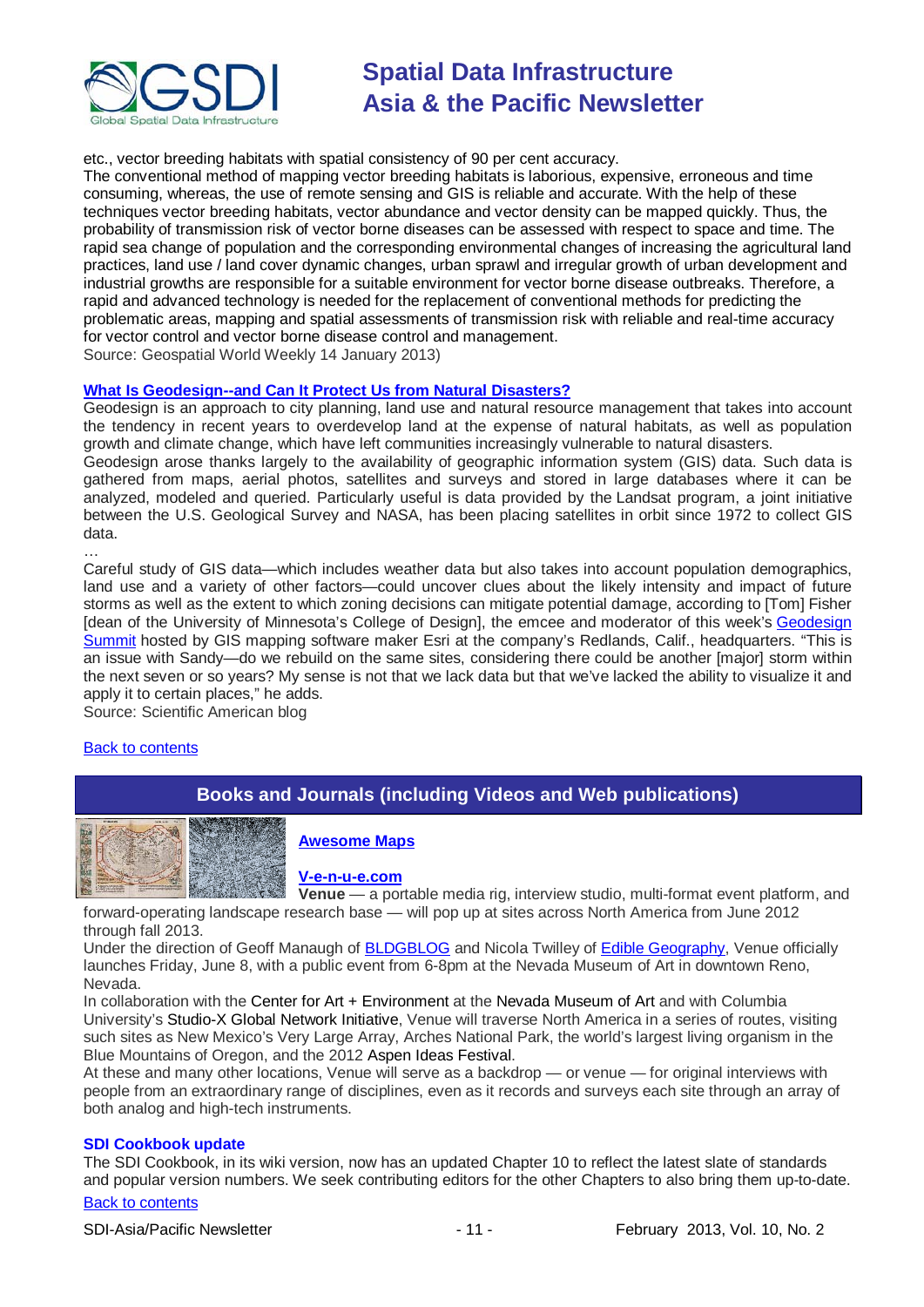

About three months prior to the next GSDI Conference we will seek to affix a date and snapshot the Cookbook into a "SDI Cookbook 2013" PDF version. By saving a PDF and giving it a date of publication, it will clarify the reference and citation of the document and provide a time context.

If you are interested in helping update any of the chapters, please contact [Douglas Nebert.](mailto:ddnebert@usgs.gov)

**[Rise of the Drones](http://www.pbs.org/wgbh/nova/military/rise-of-the-drones.html#.UQHwSjzvYYA.twitter)** Meet a new breed of flying robots, from tiny swarming vehicles to giant unmanned planes.



Aired January 23, 2013 on PBS These unmanned flying robots–some as large as jumbo jets, others as small as birds–do things straight out of science fiction. Much of what it takes to get these robotic airplanes to fly, sense, and kill has remained secret. But now, with rare access to drone engineers and those who fly them for the U.S. military, NOVA reveals the amazing technologies that make drones so powerful as we see how a remotely-piloted drone strike looks and feels from inside the command center. …

Discover the cutting edge technologies that are propelling us toward a new chapter in aviation history as NOVA gets ready for "Rise of the Drones." Source: NOVA/PBS

#### **[Imaging With Radar](http://www.pbs.org/wgbh/nova/military/imaging-radar.html)**

Synthetic aperture radar (SAR) uses radio waves to "see" in complete darkness and through rain, clouds, and snow. It is becoming a regular component of unmanned aerial vehicles, or UAVs, like those flown over Afghanistan. The following picture shows what Washington, D.C. would look like if it were imaged by a SAR-equipped spy plane flying overhead on a snowy winter day. Source: NOVA/PBS



#### **[NewGeography website](http://www.newgeography.com/)**

#### **[Mapping London blog](http://mappinglondon.co.uk/)**

#### **Book Review: [ASPRS Manual of Airborne Topographic LiDAR](http://www.lidarnews.com/content/view/9462/136/)** by Michael olsen

In the fall of 2012, the American Society of Photogrammetry and Remote Sensing released a valuable addition to literature available to the LiDAR community - "The Manual of Airborne Topographic LiDAR." The book can be purchased through the [ASPRS bookstore.](http://www.asprs.org/Publications-Other/Bookstore.html) The manual was edited by Michael Renslow and contains contributions by several experts across various sectors of the LiDAR industry. The book has a wealth of practical information for those in industry who will be involved with LiDAR ranging from acquisition to processing to application. In this review, it is not my intent to provide a "critical review" of the content, but rather more information of what is included in the book and its relevance.

A few side comments before we get started discussing the content. The book is printed in color, which is very helpful for presenting LiDAR examples. Also, as specified in the title, the focus is airborne LIDAR, not terrestrial LIDAR (static or mobile). Herein is a description of its contents. The full table of contents can be found [here.](http://www.asprs.org/a/publications/LiDAR_TOC.pdf) Source: LiDAR News

#### **[Borderlines blog from the New York Times](http://opinionator.blogs.nytimes.com/category/borderlines/)**

Countries are defined by the lines that divide them. But how are those lines decided — and why are some of them so strange? Borderlines explores the stories behind the global map, one line at a time.

by Frank Jacobs

Frank Jacobs is a London-based author and blogger. He writes about cartography, but only the interesting bits. His other blog is [Strange Maps](http://bigthink.com/blogs/strange-maps)

#### **[Thematic Mapping blog](http://blog.thematicmapping.org/)**

Terrain mapping with Mapnik

#### Blog of **[Ragnvald Larsen, geographer](http://www.mindland.com/wp/)**

Geographer working with maps at the Norwegian Directorate for Nature Management. Part of his job is to contribute to development aid projects.

#### **International Society for Digital Earth - August, 2012 [Newsletter](http://www.digitalearth-isde.org/news/isde-newsletter(201208).html)**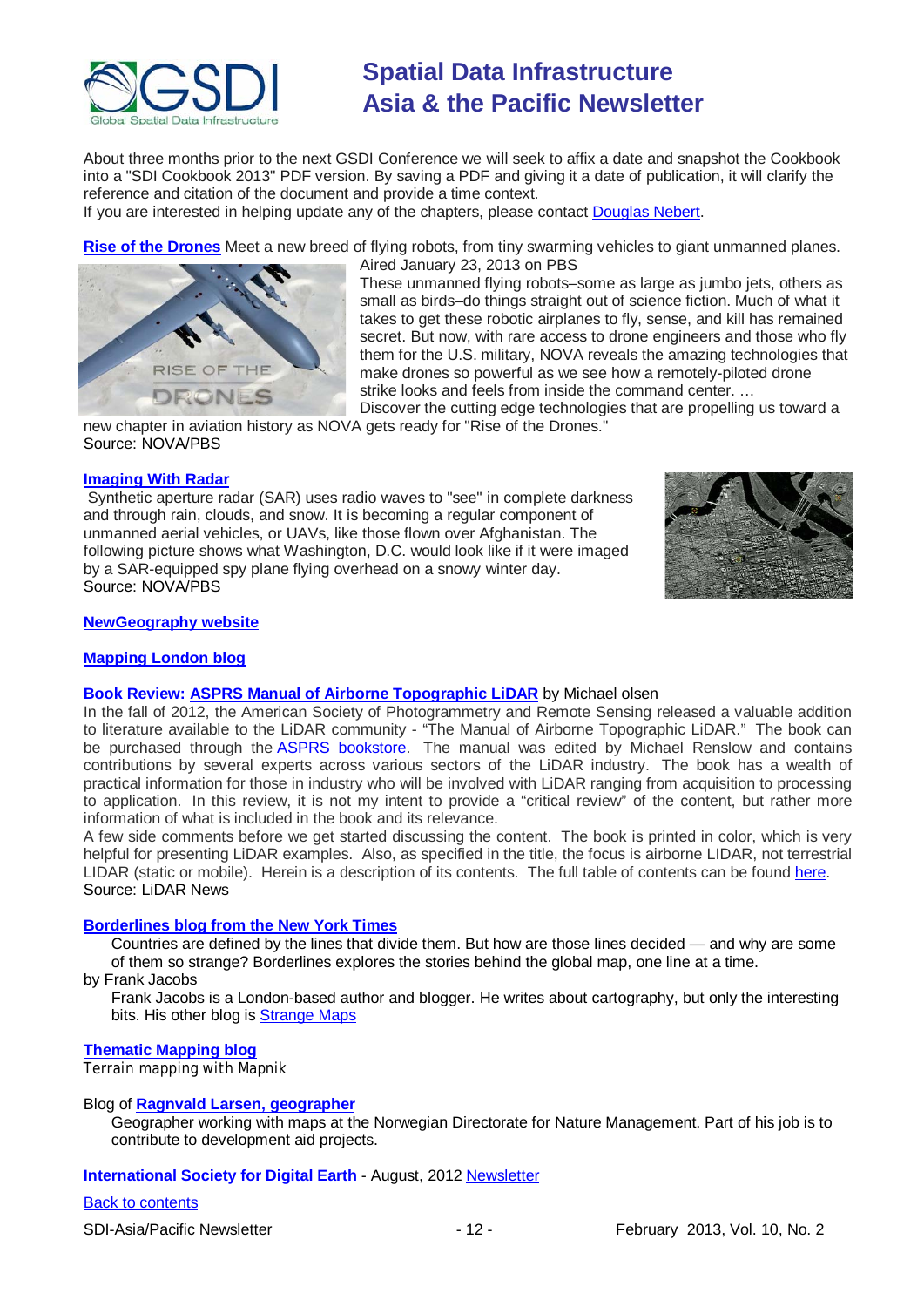

**[Thoughts on the Geospatial industry, Open Standards and Open Source](http://cameronshorter.blogspot.com/2011/06/memoirs-of-cat-herder-coordinating.html)** Cameron Shorter's blog

**New Zealand - SDI Cookbook Chapter 6 – [Government and Industry, moving](http://www.geospatial.govt.nz/sdi-cookbook-chapter-6-government-and-industry-moving-forward) forward.**

**Carnival Of The Geospatialists #3 - [Musings and Down-Right Cool Things Shared by the Geo Faithful](http://www.gisuser.com/content/view/25690/28/)**

**Open Planet 5, the magazine [published for the International gvSIG Conference is now available in](http://jornadas.gvsig.org/descargas/magazine)  [electronic format](http://jornadas.gvsig.org/descargas/magazine)**

### **[SDI Magazine](http://www.sdimag.com/)**

**[Mother Pelican: A Journal of Sustainable Human Development](http://www.pelicanweb.org/solisustv08n12page1.html)** The December 2012 issue has been published

**[LiDAR News, Vol 2, No 19](http://www.lidarnews.com/newsletter/Vol3No1.htm)** (January 2013 Newsletter)

**[LiDAR News magazine](http://www.lidarnews.com/newsletter/Vol3No3.htm)** (Vol 3, No 3, Spring 2013)

**[Think Quarterly](http://thinkquarterly.co.uk/#aboutthebook)** – Google's new on-line magazine

**[Coordinates](http://mycoordinates.org/pdf/jun12.pdf)** monthly magazine - **PDF** (June 2012)

**[SERVIR-Africa community news](http://www.servirglobal.net/africa/en/News/CommunityNews.aspx)**

**GISuser - [GIS and Geospatial Technology News](http://www.gisuser.com/)**

**[National Geographic website](http://www.nationalgeographic.com/)**

**[The Atlantic Cities website](http://www.theatlanticcities.com/)** including [Maps](http://www.theatlanticcities.com/posts/map/)

**[Professional Surveyor](http://www.profsurv.com/)** magazine

**[The American Surveyor](http://www.amerisurv.com/newsletter/08JAN2013.htm)** newsletter (January 8)

**[My Co-ordinates e-zine](http://mycoordinates.org/pdf/oct12.pdf)** – October issue (PDF)

**[UN-SPIDER](http://www.un-spider.org/about/updates/un-spider-updates-december-2012)** December 2012

<span id="page-12-0"></span>**[Back to contents](#page-0-0)** 

# **Just for Fun!**

#### **[Why Cruises Start and Stop Where They Do](http://www.theatlanticcities.com/jobs-and-economy/2013/01/why-cruises-start-and-stop-where-they-do/4366/)**

When we think of cruises, most of us consider the luxury ships themselves as the attraction — not the ports they visit. Jean-Paul Rodrigue, a transport scholar at Hofstra University, says that's an oversight. He's studied cruise itineraries from all over the world and found that companies pay a great deal of attention to port selection as a means of distinguishing themselves.Rodrigue presents his "geography of cruises" in a<sub>.</sub>r.ecent [issue](http://www.sciencedirect.com/science/article/pii/S0143622812001373) of *Applied Geography* with Belgian researcher Theo Notteboom. Focusing on the Caribbean and Mediterranean markets, the scholars argue that itinerary is what's really for sale from the cruise industry. As a result, relevant ports cities are competing to become part of a line's unique regional and cultural package of places.

Source: The Atlantic "Cities" - Maps

#### **[The Best Aerial Image of New York City You'll Ever See](http://www.theatlantic.com/technology/archive/2013/01/the-best-aerial-image-of-new-york-city-youll-ever-see/267018/)**

[Back to contents](#page-0-0) This is a great image of a city that seems designed to bring great images into being. Sergey Semonov, a Russian photographer, submitted the image to



SDI-Asia/Pacific Newsletter 13 - 13 - February 2013, Vol. 10, No. 2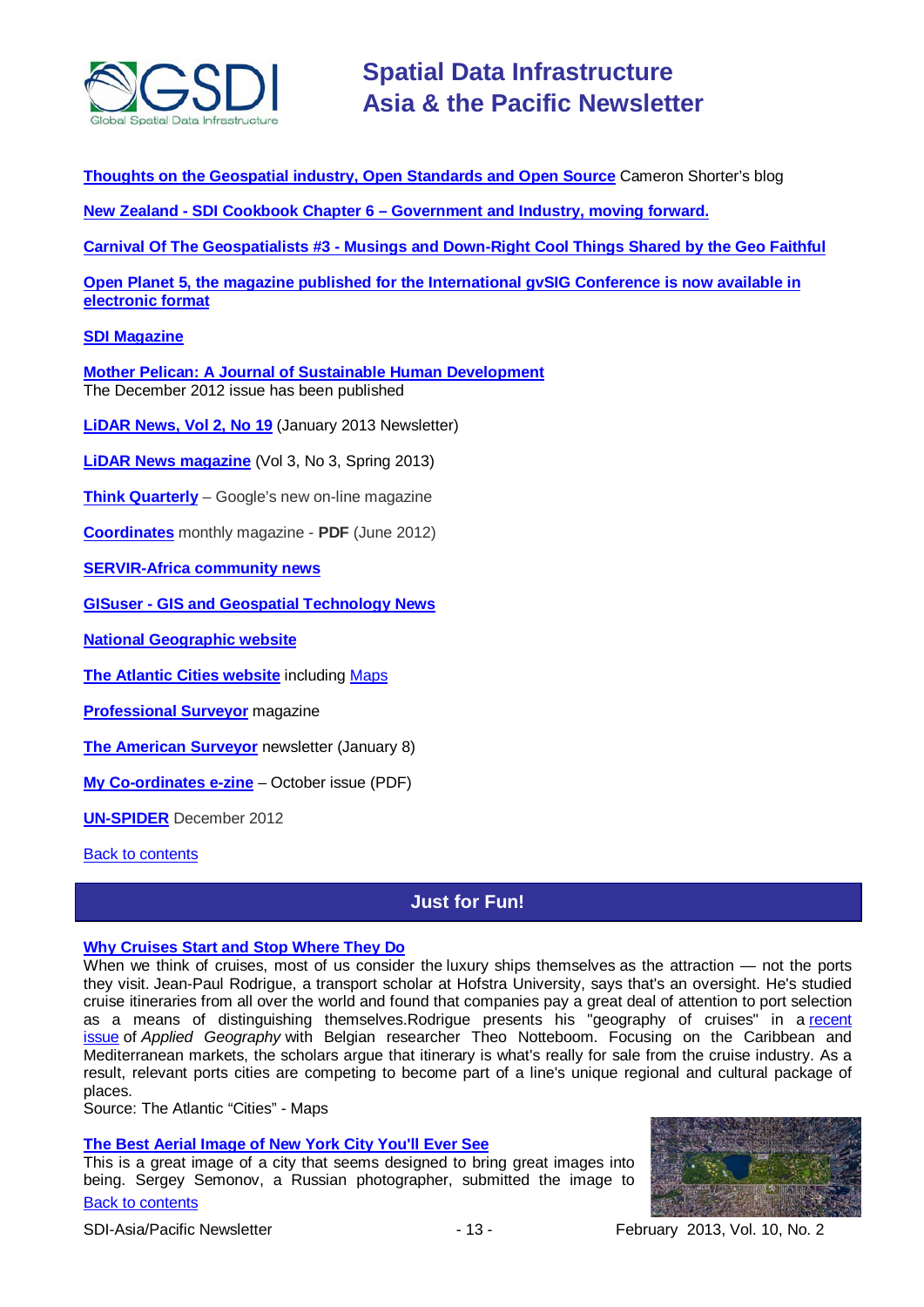

the **Epson International Photographic Pano Awards**, and took first prize in the amateur category.

Semonov works on a small noncommercial team called [AirPano,](http://www.airpano.com/) which travels the globe [creating these 3D](http://www.airpano.com/Photogallery-Photo.php?author=5&photo=261) 

[aerial panoramas.](http://www.airpano.com/Photogallery-Photo.php?author=5&photo=261) They shoot from helicopters and then stitch the images together. "I shoot landscapes, spheres from helicopter, gig-pixel panoramas as well as manipulate Photoshop and prepare the photos to be printed in a huge size and organize photoexhibitions," Semonov wrote of his work at AirPano. "I like new, progressive and unique things."



Along with the images of Manhattan, you can find many other beautiful/interesting places, including [the Golden](http://www.airpano.com/List-Aerial-Panoramas-Top10.php)  [Gate Bridge, Taj Mahal, Dubai City, the Alps, and the Pyramids.](http://www.airpano.com/List-Aerial-Panoramas-Top10.php) Source: The Atlantic

#### **[Standard Kilogram Needs Trimming](http://www.scientificamerican.com/podcast/episode.cfm?id=standard-kilogram-needs-trimming-13-01-15&WT.mc_id=SA_DD_20130116)**

Contaminants have made the standard kilogram weigh slightly more than it originally did, but a careful cleaning method may slim it down. **AUDIO Podcast also available** Source: Scientific American

### **[Global political](http://www.guardian.co.uk/business/datablog/interactive/2013/jan/09/global-political-risk-atlas-index-2013-maplecroft) risk atlas 2013**

The latest dynamic political risk index from Maplecroft ranks 197 countries on the chances of conflict, terrorism, enforced regime change and resource nationalism

- Political violence increased in 20% of countries
- Weapons from Syria and Libya are causing instability from Mali to Turkey
- Turkey joins Russia, India and Nigeria in 'extreme' risk category for terrorism
- **Red**=extreme risk, **purple**=high, **blue**=medium and **green**=low



Source: The Guardian

#### **[Netherlands Highways Will Glow in the Dark Starting Mid-2013](http://www.wired.com/autopia/2012/10/glowing-roads/)**

A smart-road design that features glow-in-the-dark tarmac and illuminated weather indicators will be installed in the Netherlands from mid-2013.

The Smart Highway by [Studio Roosegaarde](http://www.studioroosegaarde.net/info/) and infrastructure management group [Heijmans](http://www.heijmans.nl/) won Best Future Concept at the Dutch Design Awards, and has already gone beyond pure concept. The studio has developed a photo-luminising powder that will replace road markings — it charges up in sunlight, giving it up to 10

hours of glow-in-the-dark time come nightfall. "It's like the glow in the dark paint you and I had when we were children, but we teamed up with a paint manufacturer and pushed the development. Now, it's almost radioactive".

Special paint will also be used to paint markers like snowflakes across the road's surface — when temperatures fall to a certain point, these images will become visible, indicating that the surface will likely be slippery. Roosegaarde says this technology has been around for years, on things like baby food — the studio has just upscaled it.

Source: Wired and [GISUser blog](http://www.gisuser.com/content/view/28836/222/)

#### **[A Map for All Possible Routes](http://www.theatlanticcities.com/commute/2013/01/map-all-possible-routes/4442/)**

The route-planning application on Google Maps can get you from Point A to Point B in a car, on a bike, by foot or by transit. But one thing the all-powerful mapping engine can't do (yet) is give you all of those options at the same time. It would be a handy feature to have, both for individual commuters weighing whether to take the bike or bus, or for planners eager to illustrate that sometimes the shortest path to where you want to go is not taken by car.

If you've ever pined for such a tool, meet the [Side-by-Side Router,](http://mobilitylab.org/2013/01/18/side-by-side-router-compares-driving-walking-biking-and-transit/) an application built by [Michael Schade,](http://www.mvjantzen.com/blog/) an inventive contributor to Arlington County, Virginia's [Mobility Lab.](http://mobilitylab.org/)

Schade's router gives you all of your options, using Google's API (with driving in red, walking in blue, transit in purple and biking in green). His tool also provides the travel time and distance for each mode. And that's where the really interesting comparisons come in.

The above map shows the route from Arlington Memorial Cemetery, across the National Mall and to Capitol Hill. The shortest route, by far, is to walk there (6.43 kilometers compared to more than 10 kilometers on transit). But even Google's travel times and distances don't factor in everything. As Schade writes on the Mobility Lab blog, after mapping some other test trips: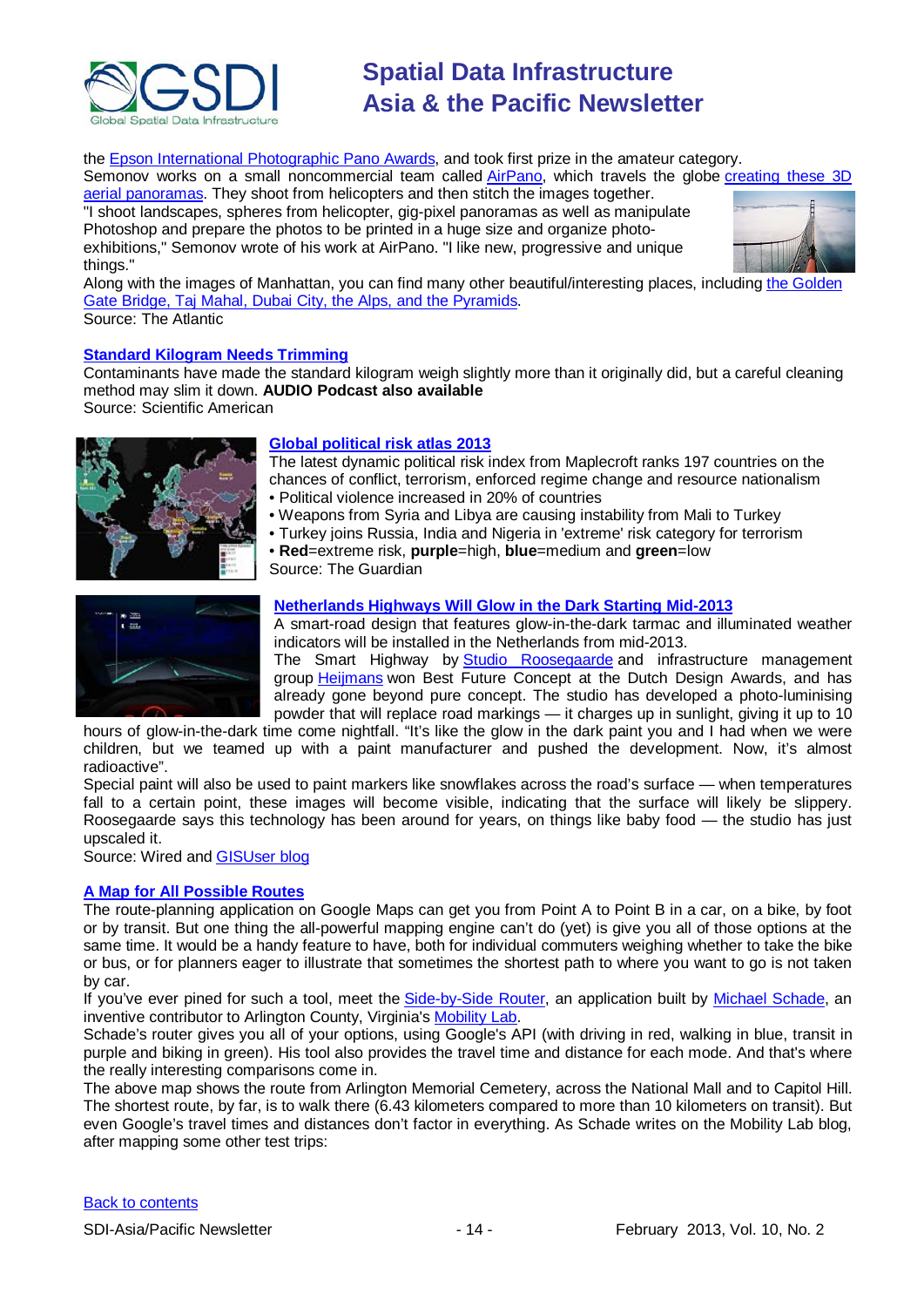

As an advocate for biking and transit, it was a bit disheartening to see the driving mode "win" when it came to creating the fastest trip. But the driving directions assume what is known as ["Doris Day parking,](http://www.urbandictionary.com/define.php?term=Doris%20Day%20Parking)" the phenomenon where one magically finds an empty parking space immediately in front of one's destination. Source: The Atlantic "Cities"

#### **[Latitude & Longitude](http://www.latlong.net/) Finder**

The Latitude and Longitude Finder enables you to quickly determine the Lat/Long of any city (simply search place name in the finder, you can identify a lat/long for any business or home address, and you can also view the results on a google map and grab the code for use and reuse. See also [f.lux](http://stereopsis.com/flux/)













Source: The Atlantic "Cities"

#### <span id="page-14-0"></span>[Back to contents](#page-0-0)

#### **[Could these crazy intersections make for safer motoring ?](http://www.theatlanticcities.com/commute/2013/01/could-these-crazy-intersections-make-us-safer/4467/)**

Geometry tells us that the traditional four-way intersection is inherently dangerous. When you plot all of the potential points of conflict on a diagram – and transportation engineers actually do this – it turns out that vehicles have 32 distinct opportunities to collide into one another at the nexus of two two-lane roadways. Cars can crash into each other while merging or diverging from a given lane. Then the worst action happens right in the middle of the interchange, at that perilous point where vehicles turn left across oncoming traffic.

# **Training Opportunities**

#### **Online training series: introduction to Geospatial ISO Metadata**

The National Oceanic and Atmospheric Administration's (NOAA) National Coastal Data Development Center (NCDDC) is offering **Introduction to Geospatial ISO Metadata**, a free, online training series beginning in January 2013.

NCDDC set out to meet the increased needs of data managers as many organizations transition to ISO standards. Working with other metadata trainers within the community, the NCDDC Metadata Team developed a complete package of training materials concerning ISO metadata standards. Conducting this training online is an innovative way to meet the increasing demand for such training.

The NCDDC has conducted two prior metadata training series online in which over 1500 participants from 18 countries on five continents took part. The success of those efforts led to the continuation and expansion of the training being offered.

Registration is now open for the next series which will be held every Tuesday from 9:30 a.m-10:30 a.m. US Central Standard Time (CST) from January 15 until March 5, 2013. Unfortunately this translates to 4:30 a.m-5:30 a.m. New Zealand Daylight Time (NZDT) on Wednesdays beginning 16th Jan. Hey! The early bird gets the worm. **[this is near 11 PM Tuesdays – 1 AM Wednesdays for most of the Asia-Pacific countries]**

The series will start with an introduction to metadata, and cover topics such as XML basics, tools, and data discovery. All materials will be made available online, and instructors will be available by request for special one-on-one "My Metadata" sessions to answer specific questions for individual participants.

To register or for more information, please [visit](http://www.ncddc.noaa.gov/metadata-standards/metadata-training/course-one/)

Thanks to Ross Johnson for this item

### **[Course Spotlight: Master of Spatial Information Science](http://themelbourneengineer.eng.unimelb.edu.au/2012/02/course-spotlight-master-of-spatial-information-science/)**

[Back to contents](#page-0-0) The University of Melbourne [Course Spotlight: Master of Spatial Information Science](http://themelbourneengineer.eng.unimelb.edu.au/2012/02/course-spotlight-master-of-spatial-information-science/)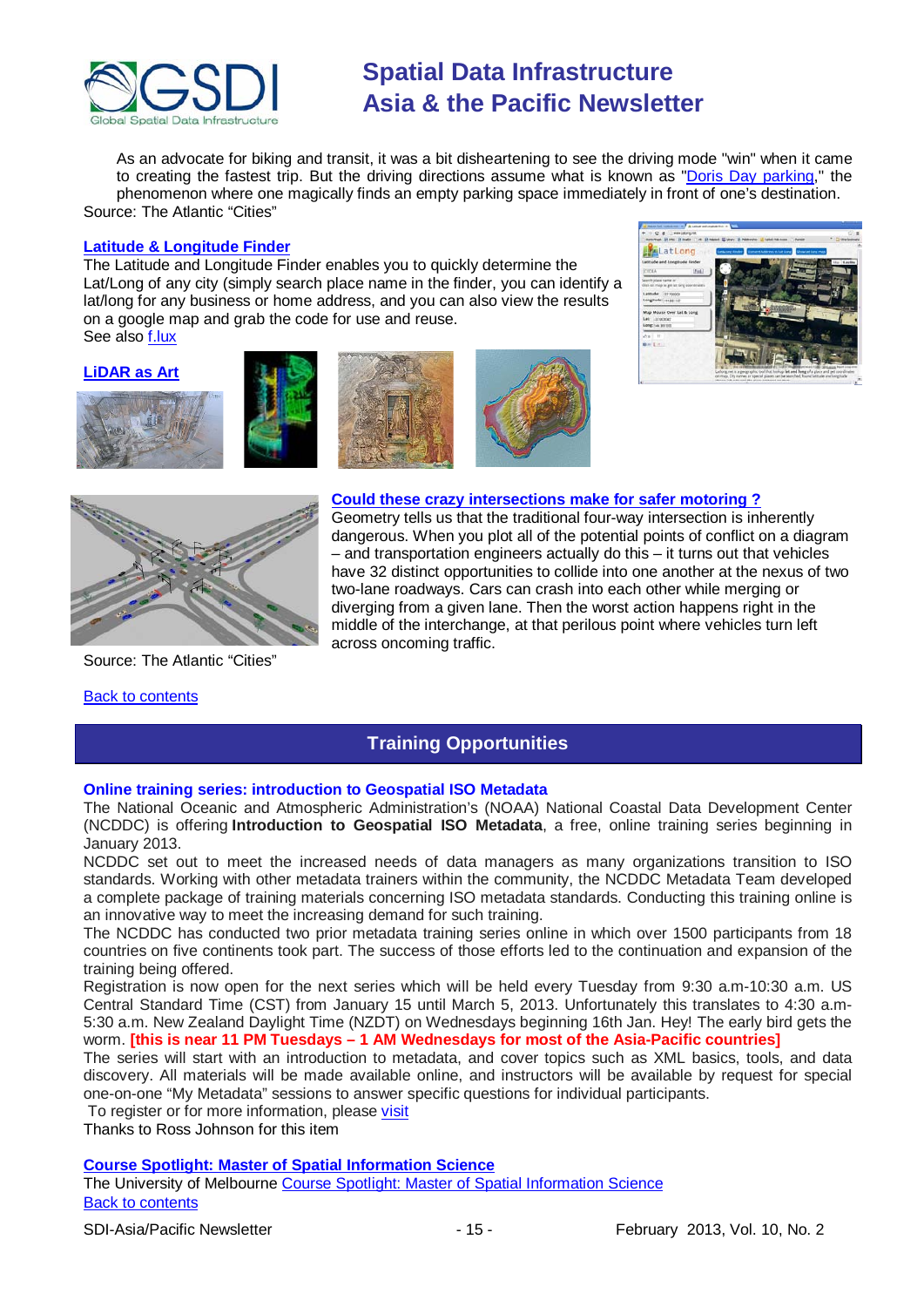

Spatial information is an essential and indispensable part of any economy's infrastructure. It is needed in all walks of life and on many scales, with applications in land tenure systems, environmental modelling, food production, disaster management, climate change modelling, engineering, architecture and urban planning. Current industry shortfalls in spatial information practitioners combined with a growing demand in Australia and internationally, ensure graduates a range of well-paid job opportunities.

Find out more about the [Master of Spatial Information Science,](http://www.msi.unimelb.edu.au/study/graduate/master-of-spatial-information-science/) as well as our [scholarship opportunities.](http://www.eng.unimelb.edu.au/study/graduate/scholarships.html)

#### **[Learn to Use HTML5 with Esri ArcGIS](http://www.gisuser.com/content/view/25915/2/)**

Get a brief introduction to HTML5 and learn how to use HTML5 technologies with the ArcGIS API for JavaScript and ArcGIS Online.

Source: GIS User and [ESRI](http://training.esri.com/Gateway/index.cfm?fa=seminars.gateway)

#### **[Large-Scale 3D Laser Scanning: The Complete Process](http://www.faro.com/site/resources/details/1373?CampaignId=70170000000bbwr)**

Don't worry if you missed the live webinar, "Large-Scale 3D Laser Scanning: The Complete Process". It's now available online for you to watch any time!

#### **e-Learning [for the Open Geospatial Community](http://elogeo.nottingham.ac.uk/xmlui)**

We are pleased to inform that the course repository for the ELOGeo (An e-Learning Framework for Using Geospatial Open Data, Open Source and Open Standards) project is ready.

ELOGeo is a JISC-funded project based at the Centre for Geospatial Science, the University of Nottingham in partnership with the Mimas Centre of Excellence at the University of Manchester. ELOGeo main collaborators are Open Source Geospatial Foundation, Open Geospatial Consortium (OGC), Ordnance Survey, Open Nottingham, International Cartographic Association (ICA) and gvSIG Association. [More details of ELOGeo.](http://elogeo.nottingham.ac.uk/index.html)

### **gvSIG Training platform opens with a first course for gvSIG users**

The gvSIG Association tries to increase its learning offer through online courses, publishing a new learning platform: gvSIG Training. In parallel, the gvSIG Association launches its official certification program. It's a step forward in the training processes in free geomatic, creating an online training centre, that contributes to the spreading as well as to the sustainability of the gvSIG project. Training without geographic barriers, and with the best professionals.

In this platform, you will find courses in several languages to learn to use the different applications of the gvSIG project, in a user level as well as in a developer one. The courses list will be extended gradually with different gvSIG and free geomatic specialization courses (databases, map servers...), with the objective of covering the different needs of the Community.

The courses offered by gvSIG Training are part of the training routes that are required to obtain the gvSIG official certification.

For further information:

- gvSIG Training: [<http://gvsig-training.com/>](http://gvsig-training.com/)

- gvSIG Certifications: [<http://www.gvsig.com/services/certification>](http://www.gvsig.com/services/certification)

# **GIS Courses by Distance Education**

### **NSW Riverina Tafe**

The courses listed below are all full Geographic Information Systems courses which can be studied over a number of semesters by distance study pathways.

[Certificate III in Spatial Information Services \(GIS\)](http://www.rit.tafensw.edu.au/nec/nrme/giscourses#Cert III in Spatial Information Services (CPP30109))

[Certificate IV in Spatial Information Services \(GIS\)](http://www.rit.tafensw.edu.au/nec/nrme/giscourses#Cert IV in Spatial Information Services (CPP40209))

[Diploma of Spatial Information Services \(GIS\)](http://www.rit.tafensw.edu.au/nec/nrme/giscourses#Diploma of Spatial Information Services (CPP50207))

Sourc[e: NSW River](http://www.rit.tafensw.edu.au/nec/nrme/giscourses)

#### **[Participatory Spatial Information Management and Communication Training Kit now available on-line](http://www.cta.int/en/About-us/CTA-news/Participatory-Spatial-Information-Management-and-Communication-Training-Kit-now-available-on-line)**

Co-published by CTA and IFAD in English and Spanish, the Training Kit is a unique product that can be tailored to meet user needs, ensuring that employees get the best training available on Participatory Spatial Information Management and Communication.

The [online version](http://pgis-tk.cta.int/) was launched at the beginning of March 2011. The DVD version was launched in December 2010. The Training Kit contains 15 Modules, each presented through a series of Units. Modules cover the entire spectrum of good developmental practice – from mobilising communities to developing a communication strategy based on the outcome of participatory mapping activities. The Modules touch on topics such as the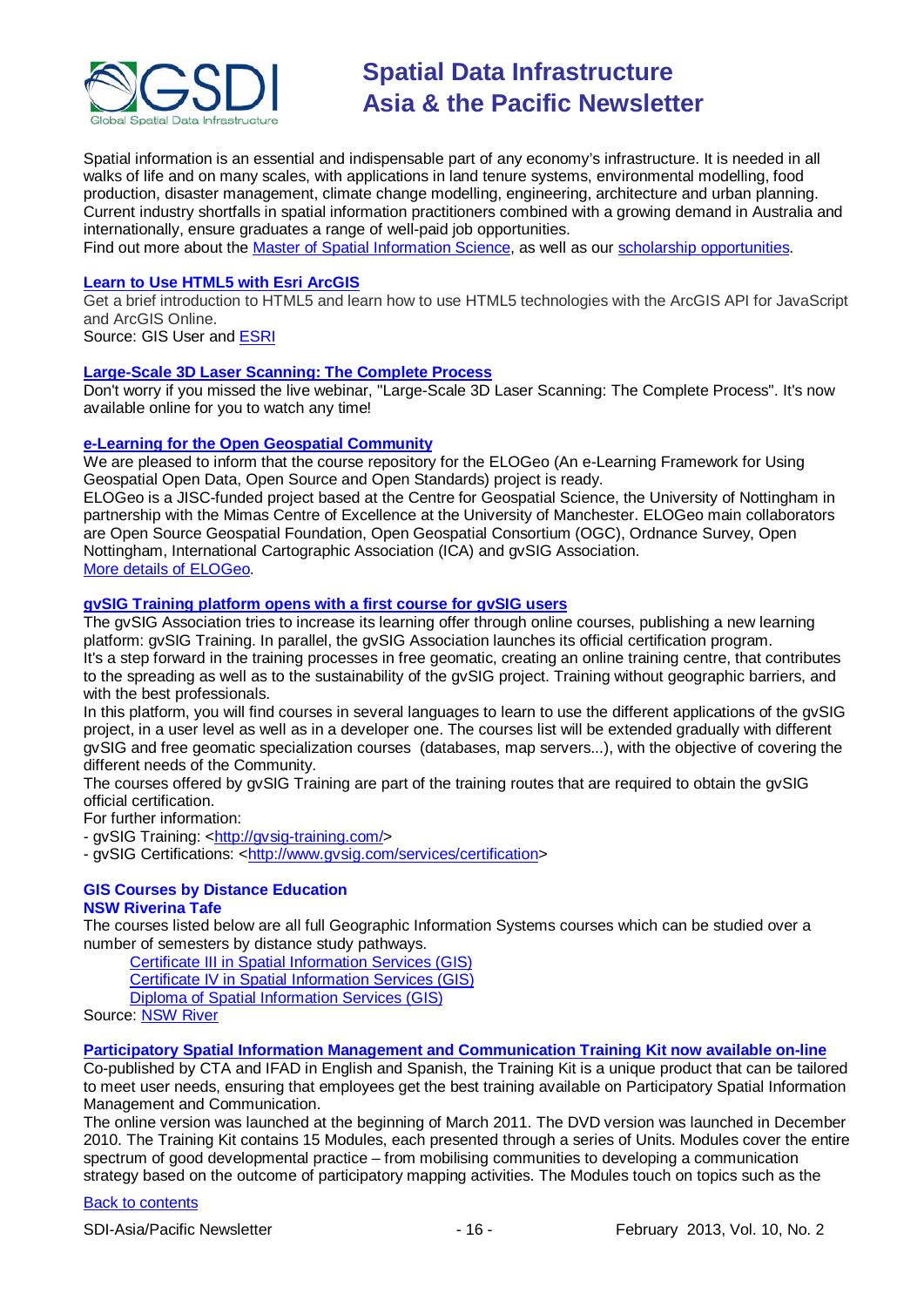

fundamentals of training, ethics and community groundwork and processes as well as the more technical low-, mid- and high-tech participatory mapping methods.

Users decide what they want to cover and when. The product has been developed using the Multimedia Training Kit (MMTK) approach – which allows you to pick and choose those Modules, Units and components that best suit your particular requirements and develop a curriculum to suit your specific needs. **Publishers:** Technical Centre for Agricultural and Rural Co-operation ACP-EU (CTA), Wageningen, The Netherlands and International Fund for Agricultural Development (IFAD), Rome, Italy Source: [The Centre for Agricultural and Rural Cooperation](http://www.cta.int/en/About-us/Who-we-are)

#### <span id="page-16-0"></span>[Back to contents](#page-0-0)

# **Funding Opportunities, Awards, Grants**

#### **[GDN Global Development Awards and Medals Competition](http://www.gdn.int/html/page2.php?MID=3&SID=24&SSID=70&SCID=32)**

Gear up to submit new research proposals and completed papers for the **2012 GDN Global Development Awards and Medals Competition (AMC)**. The **Global Development Network** is inviting researchers from developing countries and transition economies to submit proposals and completed papers. Here is your chance to receive up to US\$ 30,000 as part of the Competition.

### **Competition Categories:**

- **Medals for Research on Development (Medals)** for exceptional completed research papers
- **Japanese Award for Outstanding Research on Development (ORD**) for original, policy-relevant research proposals

#### **Opportunities for Finalists and Winners:**

- The top-ranked Medals finalists under each theme to present their papers at the **plenary sessions** in the [14th Annual Global Development Conference](http://www.gdn.int/admin/uploads/editor/files/GDN2012_Conf.pdf) to be held in Manila, The Philippines, in June 2013 (discussants and panelists will comprise well-established scholars/experts). **Travel and stay will be funded by GDN**
- The ORD finalists under each theme to present their proposals at the parallel sessions in the 14th [Annual Global Development Conference.](http://www.gdn.int/admin/uploads/editor/files/GDN2012_Conf.pdf) **Travel and stay will be funded by GDN**
- Participate in a **two-day training workshop** before the Conference to **enhance your research communications skills**
	- The winners will be chosen by an eminent jury at the Conference

#### **Research Themes:**

Proposals and completed research papers are being invited for the following themes:

- **Inequality**
- **Social Protection and Social Policies**
- **Inclusive Growth**

**Application Deadline: 11 March, 2013** (Indian Standard Time 6:00 PM)

**To Apply:** Please [visit.](http://www.gdn.int/amc) All applications and documents must be submitted electronically. For queries related to the Competition, please [write to us.](mailto:awards@gdn.int) For more details, [please log on.](http://www.gdn.int/html/page2.php?MID=3&SID=24&SSID=70&SCID=32)

#### **Call for participation: 2013 Robert Raskin Mashup Mapping Competition**

Cyberinfrastructure has been taking an increasingly important role in providing a Web-based collaborative environment to enable effective discovery of geospatial knowledge. In order to: (1) promote research and awareness of web-based GIS and Mashup applications, (2) encourage spatial thinking and the development of geospatial cyberinfrastructure in colleges and universities in the United States, and (3) inspire curiosity about geographic patterns and web map representation for students and the broader public, the "First Robert Raskin Mashup Mapping Competition" will take place during the AAG Annual Meeting in Los Angeles, April 9-13, 2013. This map competition is sponsored by the AAG Cyberinfrastructure Specialty Group and hosted at San Diego State University.

Full-time college students at all levels are encouraged to submit their mashup mapping solutions. Participants can use any commercial or open-source toolkit such as Google Map APIs, Bing Map APIs, OpenStreet maps, ArcGIS online, OpenLayers etc. to develop mashup maps. The map should be accessed via web browsers and be connected at least two different online data resources (for "mashup"). Recommended application areas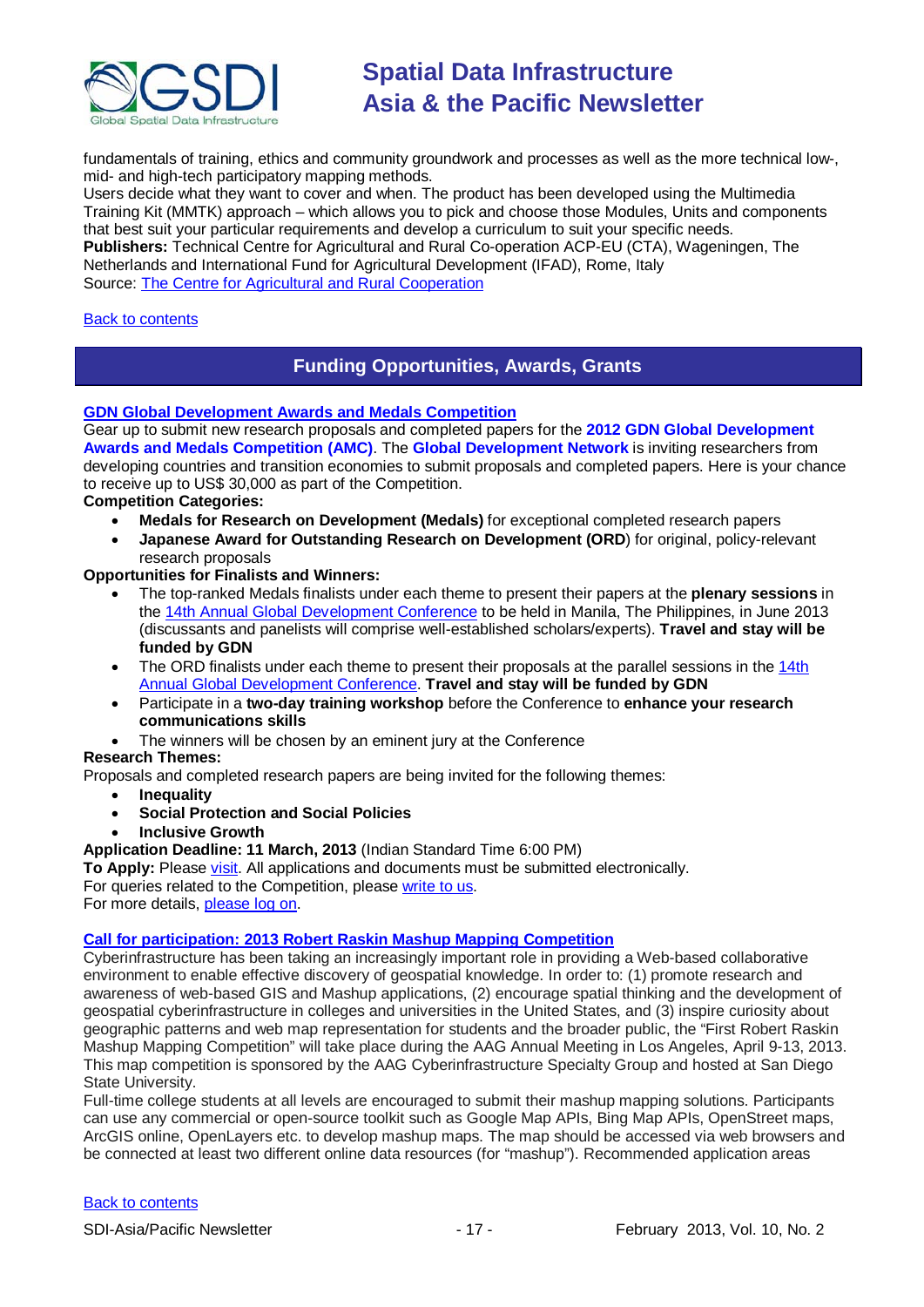

include, but not limited to: crime, public health issues, transportation, climate, urban planning, and disaster of all kinds.

The competition will provide travel fund (\$100 per person) for the top five candidates to give an oral presentation at the AAG annual meeting. The best submission will be awarded the "First Prize in 2013 Robert Raskin Mashup Mapping Competition" with \$700 and a certificate. Meanwhile, the Competition will also announce the "Most Popular Mashup Award" (no in-person attendance to AAG required) at the meeting. The recipient will be awarded \$200 and a certificate as well.

The Competition now is open to submissions, and **the deadline is February 11, 2013**.

For detailed information about this competition and contest rules, please visit the [Competition](http://mappingideas.sdsu.edu/mashup/) website. If you have any questions, comments or suggestions, [please contact.](mailto:bmc@geography.sdsu.edu)

#### **[Ideas Challenge](http://www.gmes-masters.com/ideas-challenge)**

The Ideas Challenge is at the core of the GMES Masters competition. It invites students, entrepreneurs, start-up companies and SMEs to submit their ideas for an innovative commercial use of GMES to a secure online database on the GMES Masters website. The best idea for a commercially viable business idea using GMES data will be rewarded. The winner will be rewarded with a cash prize of EUR 10,000 as well as the chance to get his idea further developed in one of the six ESA Business Incubation Centres (BICs). The incubation package has a value of up to EUR 60,000.

#### **[ESA App Challenge](http://www.gmes-masters.com/esa-app-challenge)**

The European Space Agency (ESA) will award the ESA App Challenge to the best application idea for the usage of GMES on mobile phones. Proposals shall address one or more GMES main thematic areas (land, marine environment, atmosphere, climate change, emergency management). ESA is looking for ideas that can be implemented quickly into a profitable business. The application should consist of a base app containing info and news on GMES, as well as one or more specific content modules that provide relevant location-based data to users in real time. The winner will be considered for support by one of the six European Space Agency's Business Incubation Centres (ESA BICs) across Europe (value up to EUR 60,000).

#### **[European Space Imaging High-Res Challenge](http://www.gmes-masters.com/european-space-0)**

European Space Imaging (EUSI) is Europe's leading provider of Very High-Resolution (VHR) satellite data. EUSI will award the best application idea using the most advanced VHR satellite data. Application ideas which are easily implementable, sustainable, cut costs and create efficiencies are of high interest. Participants are required to submit detailed application ideas including business concepts. The winner will be awarded a data package of EUSI satellite data worth up to EUR 20,000 for use in further developing the winning application.

#### **[DLR Environmental Challenge](http://www.gmes-masters.com/dlr-environmental)**

DLR is looking for new applications in Earth observation, especially proposals addressing the mapping of the environment and climate. Ideas for using Earth observation to manage sustainable supplies of energy are also welcome. In addition to any kind of non-satellite geoinformation, proposals should be based on existing or imminent Earth observation satellite data that is available either for free or under commercial terms. The product or service generated from the idea should support either professionals from organisations and companies in environmental assessment, or the general public and consumer-oriented markets. Both regional and global applications and services are possible. Innovative ways to link the service with users are especially encouraged. The ideas should also describe a realistic scenario for their implementation involving either the general public or commercial benefits. The winner(s) will receive a voucher for a workshop or initial coaching according to what further realisation of the idea requires.

#### **[Best Service Challenge](http://www.gmes-masters.com/best-service)**

The Best Service Challenge invites service providers to upload profiles of their existing services within the main thematic areas of GMES to the GMES Masters competition website. The Best Service Challenge aims at increasing the awareness of existing Earth Monitoring Services and their benefits to European citizens. The winner of the Best Service Challenge will benefit from a substantial satellite data quota made available with financial support by the European Commission.

### **[T-Systems Cloud Computing Challenge](http://www.gmes-masters.com/t-systems-cloud)**

T-Systems will award the prize for its Cloud Computing Challenge to the best GMES application or service idea that will make use of the cloud computing model Infrastructure-as-a-Service (IaaS) to provide Earth observation data on demand via user-oriented web portal or mobile devices. T-Systems will assist the winner in getting the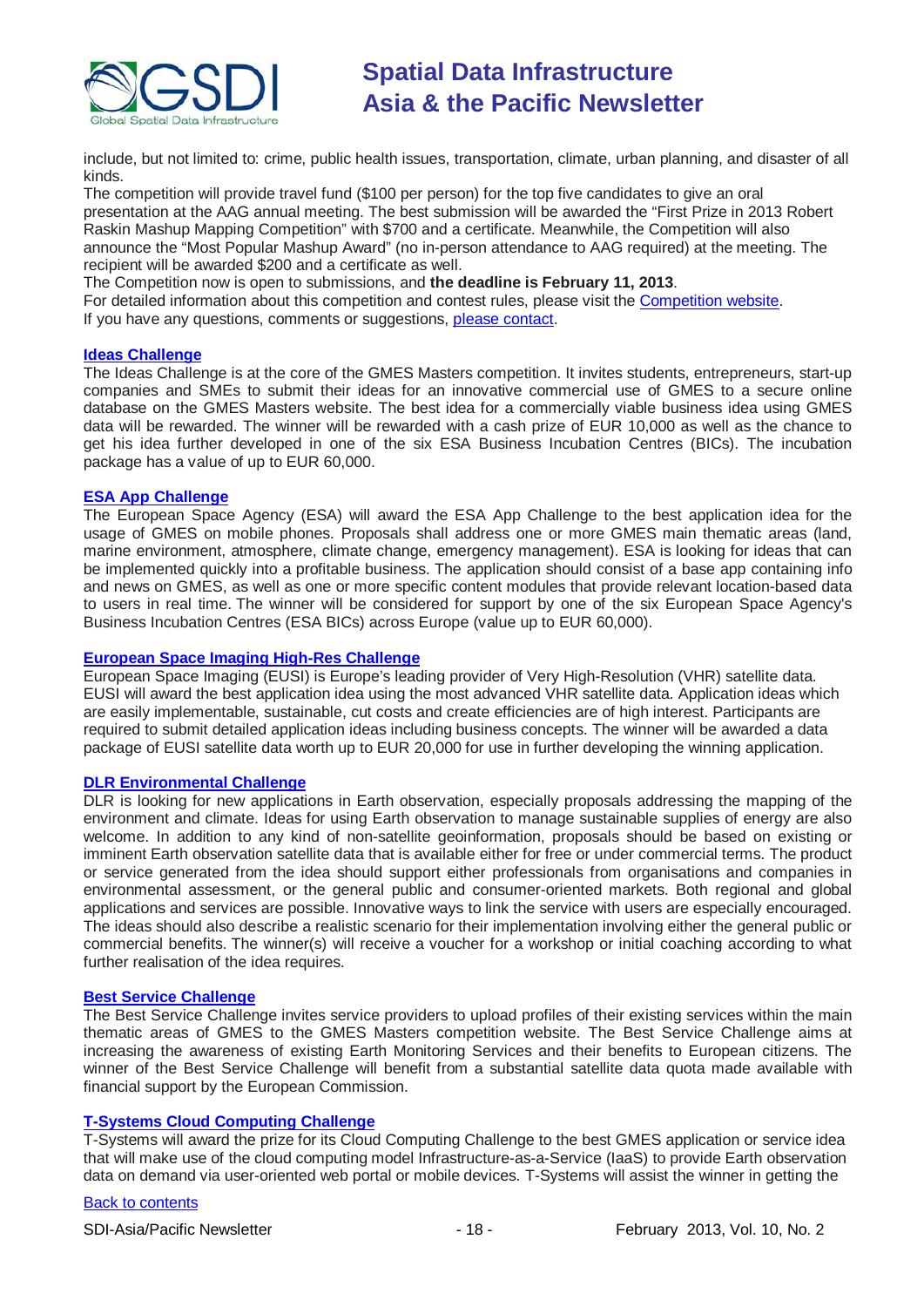

awarded project off the ground. They will support the winner to realise an innovation project, which could lead to a long-term partnership.

#### **[Challenge to spur the geospatial industry](http://geospatialworld.net/index.php?option=com_content&view=article&id=23850:challenge-to-spur-the-geospatial-industry&catid=75:miscellaneous-events)**

The Singapore Land Authority has launched OneMap Challenge that seeks to promote the development of innovative map-based desktop and mobile applications by businesses and the community.

The OneMap Challenge provides a platform for application developers to showcase their creativity through the apps they develop to an increasingly tech-savvy population and enterprises, including those represented by the Association of Small and Medium Enterprises (ASME) which is one of the competition promotion partners. The Challenge also aims to facilitate collaborations between potential business partners for creating location-based apps that are useful for business enterprises and the general community.

With two top prizes of \$20,000 cash each and other attractive prizes up for grabs, the OneMap Challenge is divided into two categories – Web Applications for applications that run on web browsers and Mobile Applications for those that run on smart phones, tablets and other portable devices.

Visit <http://www.sla.gov.sg/OneMapChallenge> to learn more about OneMap Challenge and check out the OneMap Facebook page at [www.facebook.com/OneMap.](http://www.facebook.com/OneMap)

<span id="page-18-0"></span>Source: Geospatial World and [SLA press release](http://www.sla.gov.sg/htm/new/new2012/new0401.htm)

#### [Back to contents](#page-0-0)

# **Employment Opportunities**

#### **GIS Job Board Launches New Website: [www.gisjobboard.com](http://www.gisjobboard.com/)**

New Site Provides Employers and Job Seekers Tools to Post and Search Jobs and Resumes in the GIS and Geospatial Disciplines

GIS Job Board has launched a new website specifically dedicated to GIS and other geospatial disciplines. The new site makes it simple for employers and job seekers to post and search for jobs and resumes. The site was created to serve the growing needs of the GIS community and help with recruiting and job seeking efforts. Visitors also have the option to view the site in a different language if they choose, making it easier for them to have access to the content

Registered users can receive jobs or resumes by email. They can also flag jobs and resumes as well as save searches, setup resume alerts, and save resumes and jobs. Users have the capability of private messaging other users in case they ever want to communicate with someone.

For more information about GIS Job Board, please visit their website at **[www.gisjobboard.com](http://www.gisjobboard.com/)**

<span id="page-18-1"></span>[Back to contents](#page-0-0)

### **Conference Proceedings**

**Modernization of land administration and management systems** Uganda: 17-18 January 2013



**Implementation of land information systems (LIS): sharing experiences, innovations and good practices.**

Throughout the two day conference, discussions focused on technical issues related to the choice of the solutions adopted, the methodologies to be implemented and the technical equipment installed. Other topics included issues of protection against hacking, the importance of training local people, the communication targeting administrative staff and the public, and the importance of measuring concrete benefits of such projects and their returns on investment. Several presentations

focused on the use of aerial photography or satellite imagery in cadaster projects. As the cost of a geographic dataset depends heavily on its accuracy, it is essential to define the data sources that will be used for the establishment of the cadastral reference from the start.

[Back to contents](#page-0-0) Picking up a key point of discussion on the theme of the added value of NSDI projects for developing countries at the regional conference IGN France International held in April 2012 in Ouagadougou (Burkina Faso) **the link between land projects and National Spatial Data Infrastructure (NSDI) was also addressed. Land projects are sometimes considered the cornerstone of NSDI initiatives**. However the situation varies considerably from one country to another. Clear links exist between LIS projects and NSDI initiatives; however,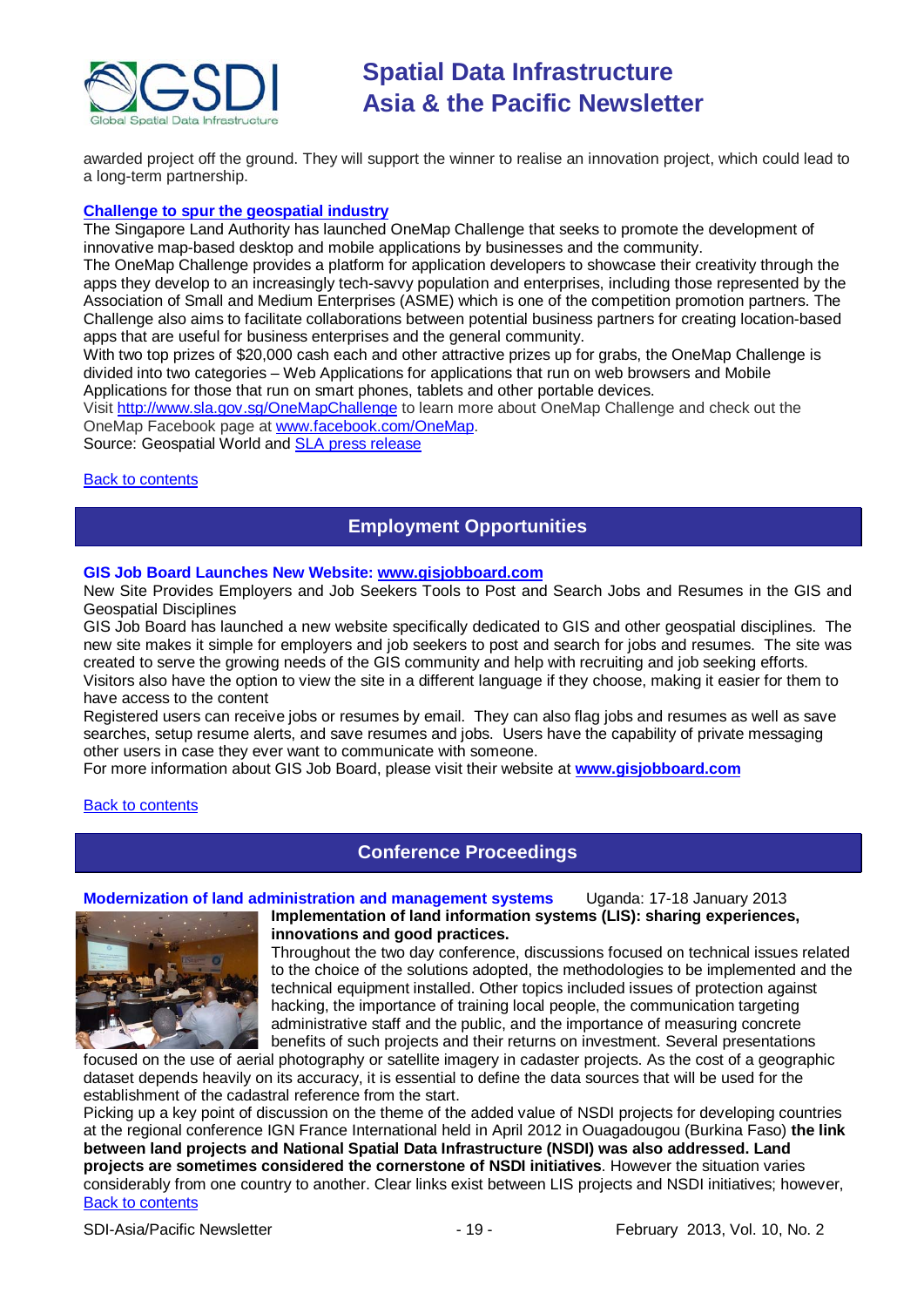

some countries initiated NSDI projects without systematic land initiatives, while others have taken advantage of LIS projects to develop national spatial data infrastructure.

**Most agreed that the highest authorities must play a determining role in the definition of public policies legal frameworks and the way these projects move forward.** Without this strategic vision, both LIS and NSDI projects encounter difficulties fail to get off the ground or are not become sustainable**. The completion of a geographic data set appears to be an essential component for both LIS or NSDI projects** and should be taken into account from the very beginning.

In her final intervention, the Minister of Lands insisted on the added value of the LI project led by IGN France International. Securing land titles will reduce poverty and enhance economic development in Uganda. More details on the regional conference and the programmes will be available at: [www.lis-uganda.go.ug](http://www.lis-uganda.go.ug/) and at [www.ignfi.com](http://www.ignfi.com/)

#### **[GISSA Ukubuzana 2012 Conference Proceedings](http://www.eepublishers.co.za/article/gissa-ukubuzana-2012-conference-proceedings.html)**

Almost 600 delegates and 66 exhibitors attended the Geo-Information Society of South Africa [\(GISSA\)](http://www.gissa.org.za/) Ukubuzana 2012 conference which was held at Emperors Palace from 2 to 4 October 2012 in Johannesburg, South Africa.

Some 60 peer-reviewed academic papers, general papers, short papers and poster papers were presented at GISSA Ukubuzana 2012. A particular hit with the delegates were the local government, demographic and mobile streams.

#### **Documentation: 19th United [Nations Regional Cartographic Conference for Asia and the Pacific](http://unstats.un.org/unsd/geoinfo/RCC/unrccap19.html?)**

The 19th United Nations Regional Cartographic Conference for Asia and the Pacific (UNRCC-AP) was held in Bangkok, Thailand from 29 October to 1 November 2012. Documentation from the event is available online. The Permanent Committee on GIS for Asia and the Pacific (PCGIAP) decided to rename itself UNGGIM-AP.

#### **[The 4th Digital Earth Summit Concludes in Wellington, New Zealand](http://digitalearth-isde.org/news/367)**

The fourth bi-annual Digital Earth Summit was held in Wellington, New Zealand from Sept. 2-4, as one in a series of summits organized by the International Society for Digital Earth (ISDE). The summit with the theme "Digital Earth and Technology" was co-hosted by Wellington City Council and Land Information New Zealand. There were three streams that included the digital environment, resilient cities, and growing up digital. There were 15 keynote speeches and 75 presentations, attracting around 200 delegates from more than 20 countries.

#### <span id="page-19-0"></span>[Back to contents](#page-0-0)

# **Conferences, Events**

For upcoming events of global or major international interest, please visit the [upcoming conference list o](http://gsdi.org/events/upcnf.asp)n the GSDI website – as this conference list will be reserved for conferences within or with specific interest to the Asia Pacific Region.

#### **The editors welcome news of conferences & events from the newsletter subscribers**

#### **[Call for Expression of Interest to host AARSE 2014](http://lists.gsdi.org/pipermail/sdi-africa/2010-November/001135.html) and future Conferences**

Call for Expression of Interest to host the 10th biennial International Conference of the African Association of Remote Sensing of the Environment (AARSE) in October 2014 and future Conferences.

| <b>Date</b>   | <b>Location</b>   | <b>Event</b>                                                       |
|---------------|-------------------|--------------------------------------------------------------------|
| February 2013 |                   |                                                                    |
| 4-6 February  | Doha, Qatar       | 2nd High Level Forum on Global Geospatial Information              |
|               |                   | <b>Management</b>                                                  |
|               |                   | Annotated agenda,                                                  |
| 11-3 February | Denver, USA       | <b>International LiDAR Mapping Forum (ILMF)</b>                    |
|               |                   | Call for Papers and invites any interested parties to submit their |
|               |                   | abstracts by September 28, 2012 online.<br><b>Contact</b>          |
| 27 February   | Sydney, Australia | <b>GeoNext</b><br><b>Contact</b>                                   |
|               |                   | a conference on location-based technology & business. GeoNext is   |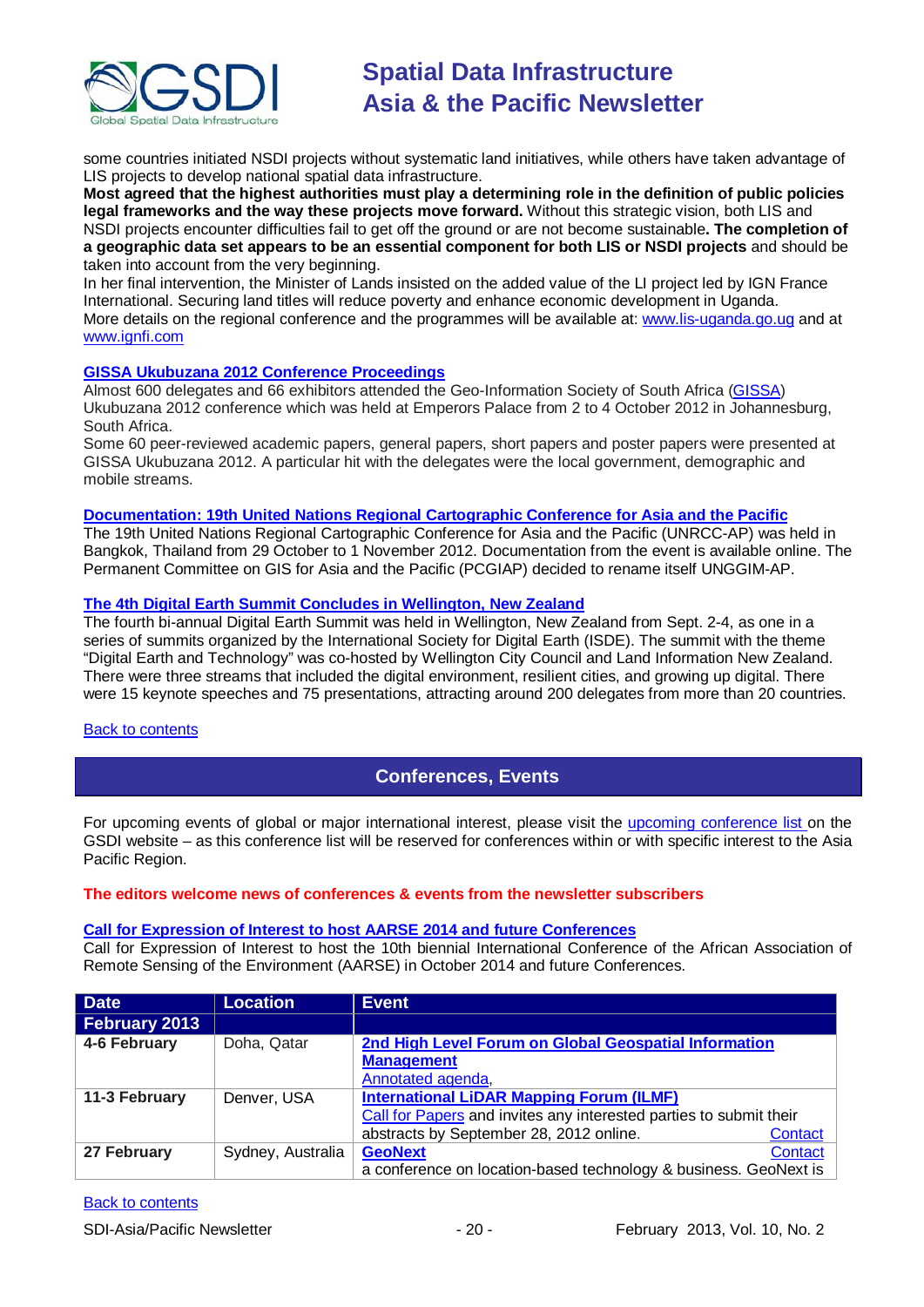

| "NEW"<br><b>March 2013</b><br><b>11-15 March</b><br>"AMENDED" | Islamabad,<br>Pakistan                     | aimed at all practitioners of location-based technology. The<br>audience will comprise experts from the fields of GIS, mapping,<br>mobility, software development and business – anyone with an<br>interest in the next evolution of geo and the opportunities it brings.<br>Join the conversation with leading developers, businesses and<br>entrepreneurs, and learn about the future of location technology,<br>data sharing, the latest location start-ups and much more.<br>United Nations/Pakistan International Workshop on Integrated<br>Use of Space Technologies for Food and Water Security<br>The completed application form, properly endorsed by the<br>applicant's government/institution, should be received by the UN<br>Office for Outer Space Affairs no later than Monday, 21 January<br>2013. Applications received after the deadline will be considered,<br>but applicants will not be eligible for financial support.                                                                                                                                                                                                            |
|---------------------------------------------------------------|--------------------------------------------|----------------------------------------------------------------------------------------------------------------------------------------------------------------------------------------------------------------------------------------------------------------------------------------------------------------------------------------------------------------------------------------------------------------------------------------------------------------------------------------------------------------------------------------------------------------------------------------------------------------------------------------------------------------------------------------------------------------------------------------------------------------------------------------------------------------------------------------------------------------------------------------------------------------------------------------------------------------------------------------------------------------------------------------------------------------------------------------------------------------------------------------------------------|
| 18-9 March                                                    | Singapore                                  | <b>1st Annual International Conference on ACE:</b><br><b>Call For Papers 2013</b><br><b>IMPORTANT DATES</b><br>Full Paper Submission Deadline: 23rd November 2012Author<br>Notification: 7th December 2012 Final Paper (Camera-Ready)<br>Submission Deadline: 31st December 2012<br>Early Bird Registration Deadline: 18th January 2013<br>Late Registration Deadline: 13th February<br>Contact                                                                                                                                                                                                                                                                                                                                                                                                                                                                                                                                                                                                                                                                                                                                                          |
| <b>24-28 March</b><br>"NEW"                                   | Baltimore, USA                             | <b>ASPRS 2013 Annual Conference:</b><br>Confluence by the Bay -<br>A Gathering of Geospatial Insights                                                                                                                                                                                                                                                                                                                                                                                                                                                                                                                                                                                                                                                                                                                                                                                                                                                                                                                                                                                                                                                    |
| 25-7 March                                                    | Amman, Jordan                              | <b>Spatial Data infrastructures Middle East, 2013</b><br>In the Middle East the development of geographic information                                                                                                                                                                                                                                                                                                                                                                                                                                                                                                                                                                                                                                                                                                                                                                                                                                                                                                                                                                                                                                    |
|                                                               |                                            | systems and their function has been rapid. Governments have over<br>the past decade realised the need to be able to access and use the<br>vast amounts of data collected on a daily basis. Whilst individual<br>departments or agencies posses the tools to analyse, utilise and<br>disseminate information this can leave gaps at a governmental or<br>even national level.<br>Benefits of attending the Spatial Data Infrastructure Middle East<br>Conference, organized with the support of Royal Jordanian<br>Geographic Center:<br>- Explore Geographic Information Systems and how your specific<br>organisation can benefit from a unified and achievable plan<br>- Discuss future SDI development plans with senior Government<br>decision makers<br>- Discover end-users GIS and geospatial requirements and<br>solutions being considered<br>- Find out the challenges faced in building an SDI and how to<br>overcome them<br>- Hear about how government department interoperability can be<br>improved through the development of an SDI<br>- Learn about the latest technologies available and which is the best<br>fit for your SDI plans |
| <b>April 2013</b>                                             |                                            |                                                                                                                                                                                                                                                                                                                                                                                                                                                                                                                                                                                                                                                                                                                                                                                                                                                                                                                                                                                                                                                                                                                                                          |
| 15-9 April                                                    | Canberra,<br>$\infty$<br>Australia<br>2013 | <b>Surveying &amp; Spatial Sciences Conference 2013</b><br>Call for Papers extended to 6 October 2012                                                                                                                                                                                                                                                                                                                                                                                                                                                                                                                                                                                                                                                                                                                                                                                                                                                                                                                                                                                                                                                    |
| <b>22-26 April</b>                                            | Beijing, China                             | 35th International Symposium on Remote Sensing of<br><b>Environment (ISRSE35)</b>                                                                                                                                                                                                                                                                                                                                                                                                                                                                                                                                                                                                                                                                                                                                                                                                                                                                                                                                                                                                                                                                        |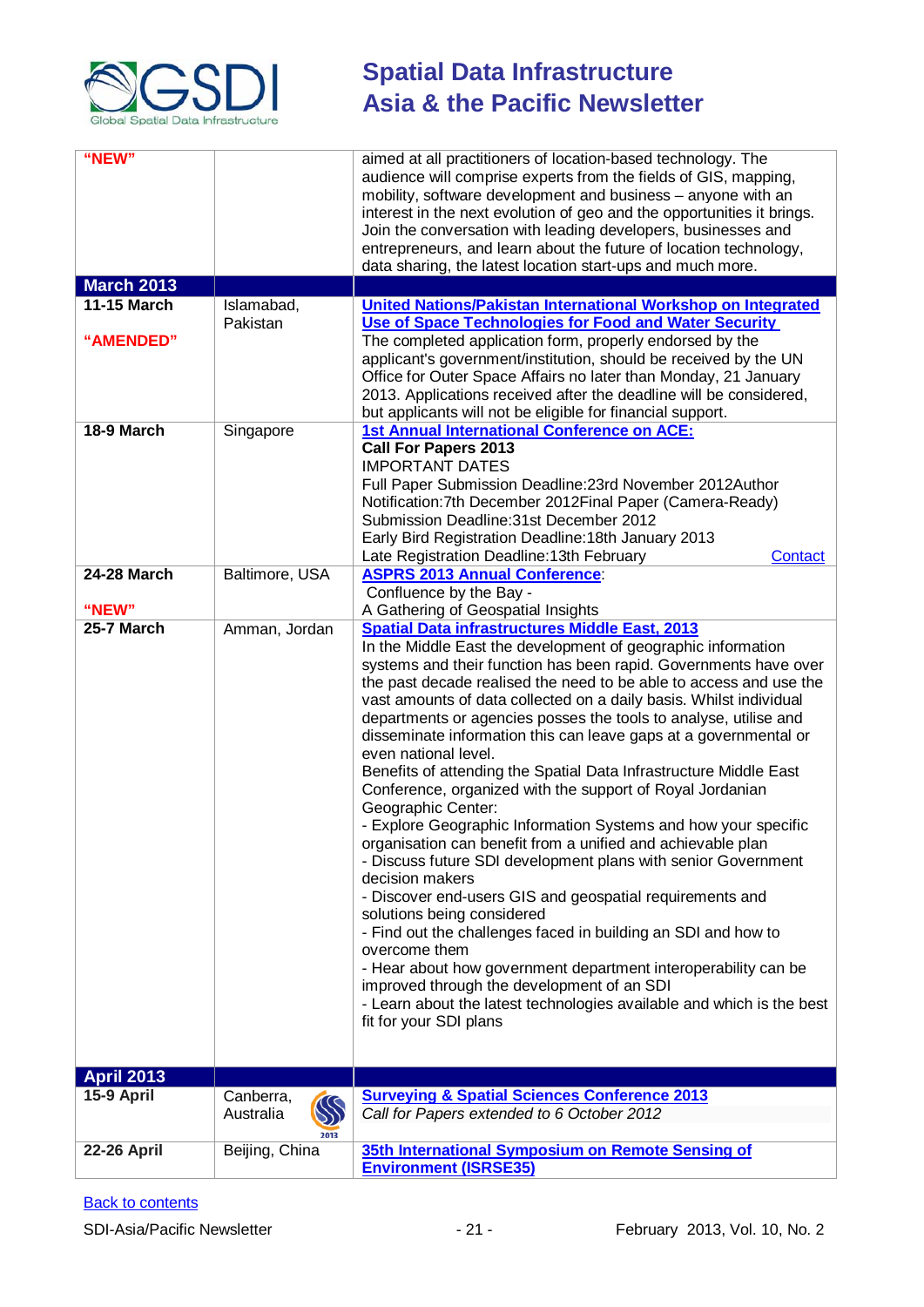

| 24 - 26 April                  | 35th International Symposium<br>Remote Sensing of Environment Path<br>Novosibirsk, | The papers included in the 35th International Symposium on<br>Remote Sensing of Environment proceedings will be published by<br>IOP Publishing Ltd., UK. The proceedings are available through the<br>IOP Conference Series: Earth and Environmental Science. All<br>published papers will be indexed by El Compendex.<br>Authors interested in the themes and topics of ISRSE35 are<br>welcome to submit their original manuscripts. Submissions to<br>ISRSE35 will be peer-reviewed to ensure high-quality scientific<br>content and well-written English, in accordance with the Peer<br>Review Policy for the IOP Conference Series.<br><b>ABSTRACT SUBMISSION</b><br>Interested contributors should submit a summary of the paper they<br>propose for presentation.<br>• All submissions should be in English.<br>• Abstracts should reach the Technical Programme Committee no<br>later than 30 September 2012.<br>• Notification of paper acceptance will be made by 10 December<br>2012.<br>• Each presenting author will be required to register and pay by the<br>author registration deadline on Monday, 25 February 2013, to<br>ensure their abstract is included in the final programme.<br>• Please submit abstracts through the Abstract Submission link at<br>http://www.isrse35.org<br>• All abstracts must be submitted online.<br><b>IMPORTANT DATES:</b><br>Registration Opens: Monday, 10 September 2012<br>Abstract Submission Deadline: Sunday, 30 September 2012<br>Workshop Submission Deadline: Tuesday, 30 October 2012<br>Acceptance Notification Monday, 10 December 2012<br>Early-bird Registration Deadline: Friday, 25 January 2013<br>Final Paper Deadline: Friday, 15 February 2013<br>Author Registration Deadline: Monday, 25 February 2013<br>Standard Registration Deadline Monday, 15 April 2013<br>Contact detail:<br><b>ISRSE35 Secretariat</b><br>E-Mail: isrse35@ceode.ac.cn<br>Tel: +86 10 8217 8969<br>Fax: +86 10 8217 8968<br>Website: www.isrse35.org<br>Address: Center for Earth Observation and Digital Earth, CAS No. 9<br>Dengzhuang South Road, Haidian District, Beijing 100094, P.R.<br>China<br>Siberia - Interexpo GEO-Siberia 2013 |
|--------------------------------|------------------------------------------------------------------------------------|-----------------------------------------------------------------------------------------------------------------------------------------------------------------------------------------------------------------------------------------------------------------------------------------------------------------------------------------------------------------------------------------------------------------------------------------------------------------------------------------------------------------------------------------------------------------------------------------------------------------------------------------------------------------------------------------------------------------------------------------------------------------------------------------------------------------------------------------------------------------------------------------------------------------------------------------------------------------------------------------------------------------------------------------------------------------------------------------------------------------------------------------------------------------------------------------------------------------------------------------------------------------------------------------------------------------------------------------------------------------------------------------------------------------------------------------------------------------------------------------------------------------------------------------------------------------------------------------------------------------------------------------------------------------------------------------------------------------------------------------------------------------------------------------------------------------------------------------------------------------------------------------------------------------------------------------------------------------------------------------------------------------------------------------------------------------------------------------------------------------------------------------------------------------------------------------------|
|                                | Russia                                                                             | IX International exhibition and scientific congress "Interexpo GEO-<br>Siberia-2013" - "Advanced Geospatial and Surveying Technologies<br>for Environmental Management and Sustainable Development"<br>Contact: http://www.ssga.ru/main/news/view/428/1/5555.html                                                                                                                                                                                                                                                                                                                                                                                                                                                                                                                                                                                                                                                                                                                                                                                                                                                                                                                                                                                                                                                                                                                                                                                                                                                                                                                                                                                                                                                                                                                                                                                                                                                                                                                                                                                                                                                                                                                             |
| 25 - 26 April                  | Singapore                                                                          | <b>First Asia Pacific 3D Documentation Conference</b>                                                                                                                                                                                                                                                                                                                                                                                                                                                                                                                                                                                                                                                                                                                                                                                                                                                                                                                                                                                                                                                                                                                                                                                                                                                                                                                                                                                                                                                                                                                                                                                                                                                                                                                                                                                                                                                                                                                                                                                                                                                                                                                                         |
|                                |                                                                                    | <b>Connecting 3D Communities</b>                                                                                                                                                                                                                                                                                                                                                                                                                                                                                                                                                                                                                                                                                                                                                                                                                                                                                                                                                                                                                                                                                                                                                                                                                                                                                                                                                                                                                                                                                                                                                                                                                                                                                                                                                                                                                                                                                                                                                                                                                                                                                                                                                              |
| "AMENDED"                      |                                                                                    | <b>DEADLINE</b> for Abstracts = 8 February                                                                                                                                                                                                                                                                                                                                                                                                                                                                                                                                                                                                                                                                                                                                                                                                                                                                                                                                                                                                                                                                                                                                                                                                                                                                                                                                                                                                                                                                                                                                                                                                                                                                                                                                                                                                                                                                                                                                                                                                                                                                                                                                                    |
| <b>May 2013</b><br>$1 - 3$ May | Tainan, Taiwan                                                                     | 8th International Symposium on Mobile Mapping Technology                                                                                                                                                                                                                                                                                                                                                                                                                                                                                                                                                                                                                                                                                                                                                                                                                                                                                                                                                                                                                                                                                                                                                                                                                                                                                                                                                                                                                                                                                                                                                                                                                                                                                                                                                                                                                                                                                                                                                                                                                                                                                                                                      |
|                                |                                                                                    | (MMT 2013)<br>MMT is an academic conference officially recognized by<br>International Society for Photogrammetry and Remote Sensing<br>MMT 2013 Symposium: 1st May-3rd May, 2013<br>MMT 2013 Summer School: 29th-30th April, 2013<br>Contact: http://conf.ncku.edu.tw/mmt2013/index.htm                                                                                                                                                                                                                                                                                                                                                                                                                                                                                                                                                                                                                                                                                                                                                                                                                                                                                                                                                                                                                                                                                                                                                                                                                                                                                                                                                                                                                                                                                                                                                                                                                                                                                                                                                                                                                                                                                                       |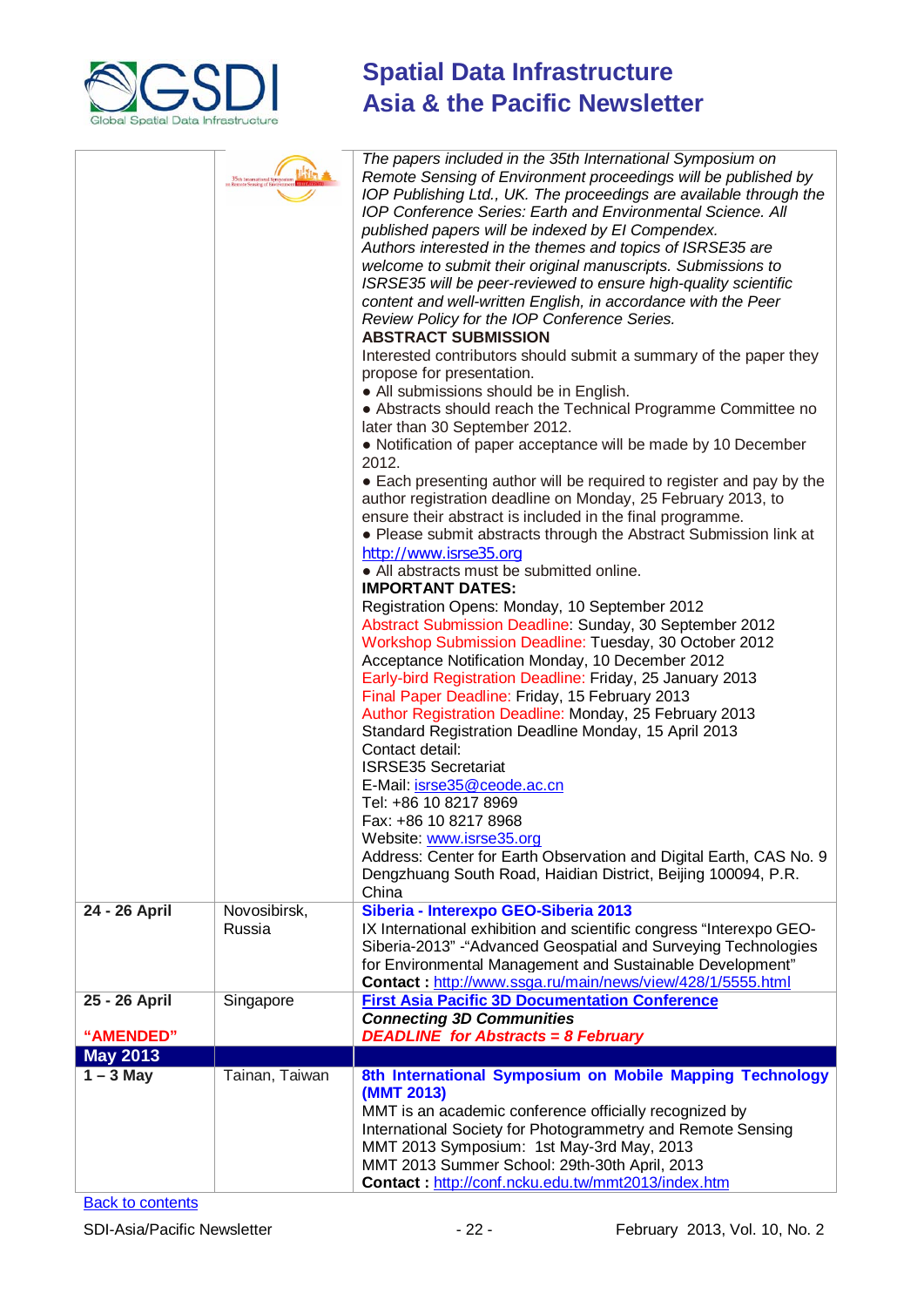

| <b>6-10 May</b>         | Abuja, Nigeria               | <b>The FIG Working Week</b><br>The Working Week will bring surveyors and land professionals from<br>all over the world together to meet while specific focus will be given<br>to Africa. The conference is organised jointly by FIG and<br>the Nigerian Institution of Surveyors, NIS, one of the three FIG<br>member associations in Nigeria. |
|-------------------------|------------------------------|------------------------------------------------------------------------------------------------------------------------------------------------------------------------------------------------------------------------------------------------------------------------------------------------------------------------------------------------|
| 13-16 May               | Rotterdam,                   | Register before 15th Feb 2013 to avail complementary Awards                                                                                                                                                                                                                                                                                    |
|                         | The Netherlands              | <b>Night and Gala Dinner Ticket</b>                                                                                                                                                                                                                                                                                                            |
| <b>"AMENDED</b>         |                              | <b>Geospatial World Forum</b> is a conference cum exhibition which                                                                                                                                                                                                                                                                             |
| <b>&amp; UPDATED"</b>   |                              | has always invoked the geospatial community with its relevant and                                                                                                                                                                                                                                                                              |
|                         |                              | thought-provoking themes. This year, the conference which is                                                                                                                                                                                                                                                                                   |
|                         |                              | scheduled from 13-16 May 2013 at Beurs World Trade Center,                                                                                                                                                                                                                                                                                     |
|                         |                              | Rotterdam, The Netherlands aims at increasing our                                                                                                                                                                                                                                                                                              |
|                         |                              | understanding of the concept of Monetising the value added by                                                                                                                                                                                                                                                                                  |
|                         |                              | geospatial industry so far with its theme "Monetising Geospatial                                                                                                                                                                                                                                                                               |
|                         |                              | <b>Value and Practices".</b>                                                                                                                                                                                                                                                                                                                   |
|                         |                              | Please submit your abstracts. For queries.                                                                                                                                                                                                                                                                                                     |
| 30 May - 1 June         | Hong Kong                    | 8th International Symposium on Spatial Data Quality 2013                                                                                                                                                                                                                                                                                       |
|                         |                              | Deadline for abstract submission: PASSED                                                                                                                                                                                                                                                                                                       |
| "NEW"                   |                              | The Symposium provides an interdisciplinary forum for leading                                                                                                                                                                                                                                                                                  |
|                         |                              | scientists and young researchers to present their latest research                                                                                                                                                                                                                                                                              |
|                         |                              | developments and share their experience in this field. The                                                                                                                                                                                                                                                                                     |
|                         |                              | Symposium will include keynote speeches and parallel sessions.                                                                                                                                                                                                                                                                                 |
|                         |                              | <b>Themes</b>                                                                                                                                                                                                                                                                                                                                  |
|                         |                              | - Uncertainties in real world entities and ontology                                                                                                                                                                                                                                                                                            |
|                         |                              | - Spatial accuracy assessment                                                                                                                                                                                                                                                                                                                  |
|                         |                              | - Accuracy evaluation for DEM                                                                                                                                                                                                                                                                                                                  |
|                         |                              | - Temporal uncertainty in spatial data                                                                                                                                                                                                                                                                                                         |
|                         |                              | - Incompleteness of spatial data                                                                                                                                                                                                                                                                                                               |
|                         |                              | - Logical consistence in spatial database                                                                                                                                                                                                                                                                                                      |
|                         |                              | - Semantic uncertainty in geographic data                                                                                                                                                                                                                                                                                                      |
|                         |                              | - Uncertainty in remotely sensed image processing                                                                                                                                                                                                                                                                                              |
|                         |                              | - Uncertainty versus scales                                                                                                                                                                                                                                                                                                                    |
|                         |                              | - Quality assessment in spatial data generalization                                                                                                                                                                                                                                                                                            |
|                         |                              | - Spatial data models for uncertain objects in GIS                                                                                                                                                                                                                                                                                             |
|                         |                              | - Model validation with imperfect ground truth data                                                                                                                                                                                                                                                                                            |
|                         |                              | - Assessment of quality of crowdsourcing spatial data                                                                                                                                                                                                                                                                                          |
|                         |                              | - Uncertainty propagation in spatial analyses and operations<br>- Spatial querying and reasoning with uncertain data                                                                                                                                                                                                                           |
|                         |                              | - Uncertainty in geographical and environmental analysis                                                                                                                                                                                                                                                                                       |
|                         |                              | - Spatial data quality and decision making                                                                                                                                                                                                                                                                                                     |
|                         |                              | - Spatial statistics                                                                                                                                                                                                                                                                                                                           |
|                         |                              | - Geostatistical methods for spatial data quality assessment                                                                                                                                                                                                                                                                                   |
|                         |                              | - Stochastic spatial simulation                                                                                                                                                                                                                                                                                                                |
|                         |                              | - Spatial data quality and web- and mobile-based services                                                                                                                                                                                                                                                                                      |
|                         |                              | - Uncertainty in geovisual analytics                                                                                                                                                                                                                                                                                                           |
|                         |                              | - Quality of spatial data visualization                                                                                                                                                                                                                                                                                                        |
|                         |                              | - Meta-data and model for GIS data                                                                                                                                                                                                                                                                                                             |
| <b>June 2013</b>        |                              |                                                                                                                                                                                                                                                                                                                                                |
| $19 - 21$ June          | Manila,                      | 14th Annual Global Development Conference                                                                                                                                                                                                                                                                                                      |
|                         | Philippines                  |                                                                                                                                                                                                                                                                                                                                                |
| "NEW"<br>$24 - 27$ June |                              |                                                                                                                                                                                                                                                                                                                                                |
|                         | Ho Chi Minh City,<br>Vietnam | <b>Eighth International Conference on "Geographical Analysis,</b><br><b>Urban Modeling, Spatial Statistics" GEOG-AND-MOD 13</b>                                                                                                                                                                                                                |
|                         |                              | in conjunction with                                                                                                                                                                                                                                                                                                                            |
|                         |                              | The 2013 International Conference on Computational Science and                                                                                                                                                                                                                                                                                 |
|                         |                              | its Applications (ICCSA 2013)                                                                                                                                                                                                                                                                                                                  |
|                         |                              | Submission - papers should be submitted at: http://ess.iccsa.org/                                                                                                                                                                                                                                                                              |
|                         |                              |                                                                                                                                                                                                                                                                                                                                                |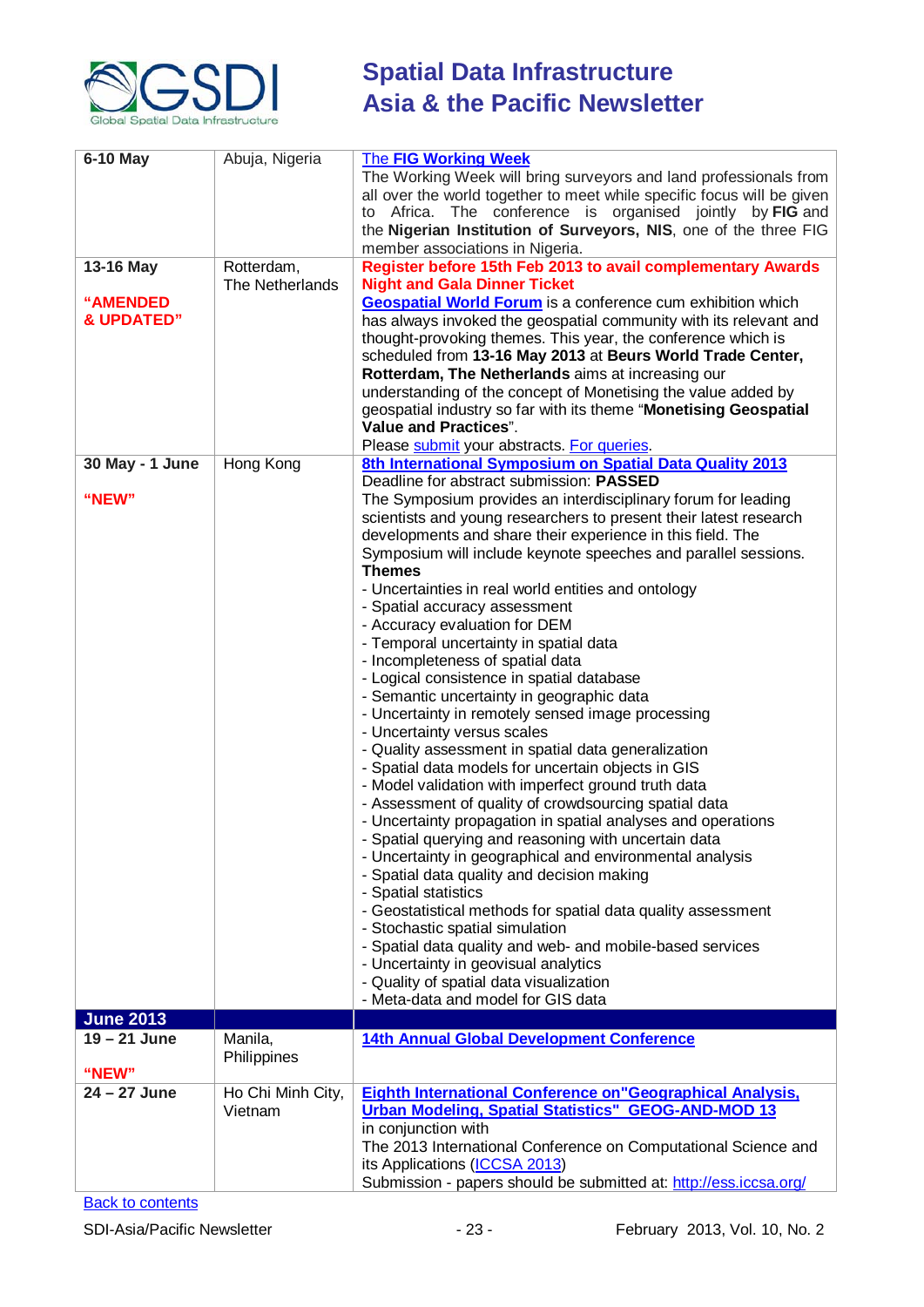

|                  |                              | [please don't forget to select "Geographical Analysis, Urban<br>Modeling, Spatial Statistics GEOG-AND-MOD 13" workshop from<br>the drop-down list of all workshops.]<br><b>Important dates</b><br>31 January 2013: Deadline for full paper submission                                                                                                                                                                                                                                                                                                                                                                                                                                                                                                                                                                                                                                                                                                                                                                                                                                                                                                                                                                                                                                                                                                                                                                                                                 |
|------------------|------------------------------|-----------------------------------------------------------------------------------------------------------------------------------------------------------------------------------------------------------------------------------------------------------------------------------------------------------------------------------------------------------------------------------------------------------------------------------------------------------------------------------------------------------------------------------------------------------------------------------------------------------------------------------------------------------------------------------------------------------------------------------------------------------------------------------------------------------------------------------------------------------------------------------------------------------------------------------------------------------------------------------------------------------------------------------------------------------------------------------------------------------------------------------------------------------------------------------------------------------------------------------------------------------------------------------------------------------------------------------------------------------------------------------------------------------------------------------------------------------------------|
|                  |                              | 10 March 2013: Notification of acceptance<br>6 April 2013: Deadline for Camera Ready Papers<br>June 24-27, 2013: ICCSA 2013 Conference                                                                                                                                                                                                                                                                                                                                                                                                                                                                                                                                                                                                                                                                                                                                                                                                                                                                                                                                                                                                                                                                                                                                                                                                                                                                                                                                |
| $24 - 27$ June   |                              | 1st International Workshop on Agricultural and Environmental                                                                                                                                                                                                                                                                                                                                                                                                                                                                                                                                                                                                                                                                                                                                                                                                                                                                                                                                                                                                                                                                                                                                                                                                                                                                                                                                                                                                          |
|                  | Ho Chi Minh City,<br>Vietnam | <b>Information and Decision Support Systems (AEIDSS 2013)</b>                                                                                                                                                                                                                                                                                                                                                                                                                                                                                                                                                                                                                                                                                                                                                                                                                                                                                                                                                                                                                                                                                                                                                                                                                                                                                                                                                                                                         |
| "NEW"            |                              | in conjunction with                                                                                                                                                                                                                                                                                                                                                                                                                                                                                                                                                                                                                                                                                                                                                                                                                                                                                                                                                                                                                                                                                                                                                                                                                                                                                                                                                                                                                                                   |
|                  |                              | The 2013 International Conference on Computational Science and<br>its Applications (ICCSA 2013<br>Deadline for Full Paper submission: extended to February 1, 2013<br>Notification of Acceptance: March 10, 2013<br><b>Workshop description:</b><br>Monitor and manage sanitary risks, study climate change,                                                                                                                                                                                                                                                                                                                                                                                                                                                                                                                                                                                                                                                                                                                                                                                                                                                                                                                                                                                                                                                                                                                                                          |
|                  |                              | environmental impacts in connexion with agricultural practices (the<br>use of pesticides, for example), mapping the good ecological status<br>of rivers, simulate spread of forest fires  are environmental and<br>agricultural challenges for which Information and Decision Support<br>Systems represent effective solutions. New theoretical and<br>technical challenges emerge from the integration of several<br>scientific domains such as agronomy, mathematics, information<br>technology and computer science. The objective of the proposed<br>workshop is to show how the latest advances in research in<br>information and decision-support systems can be applied to<br>environmental and agricultural matters.<br>Information and Decision Support Systems topics (include but are<br>not limited to):<br>* Database, Data Warehouses<br>* Geographic Information Systems<br>* Cloud/Grid Computing<br>* Distributed information systems<br>* Interoperability between information systems<br>* Data Integration<br>* Geovisulization Knowledge management<br>* Spatial Big Data<br>* Geosensor network<br>* Software Engineering<br>* Data Mining<br>Proceedings and Journal special issue:<br>Accepted papers of the Workshops will be included in a Springer-<br>Verlag Lecture Notes in Computer Science (LNCS) volume.<br>Selected papers will be invited to submit extended versions to a<br>special issue of the Ecological Informatics journal. |
| <b>July 2013</b> |                              |                                                                                                                                                                                                                                                                                                                                                                                                                                                                                                                                                                                                                                                                                                                                                                                                                                                                                                                                                                                                                                                                                                                                                                                                                                                                                                                                                                                                                                                                       |
| $2 - 5$ July     | Salzburg, Austria            | GI Forum 2013 - Creating the GISociety<br>The international GI Forum attracts an interdisciplinary audience<br>interested in discussing progress and new ideas in GIScience. The<br>GI_Forum communicatesinnovative research and learning in<br>Geographic Information Science with focus on hardware,<br>software, orgware and brainware for the GISociety, and their inter-<br>relationships. Young researchers are especially invited to contribute<br>and discuss their research. Together with recognized scientists they<br>will find a vibrant community from academia, business, and<br>education ready to embrace new ideas and explore new research<br>directions. GI Forum runs concurrently with the highly regarded                                                                                                                                                                                                                                                                                                                                                                                                                                                                                                                                                                                                                                                                                                                                      |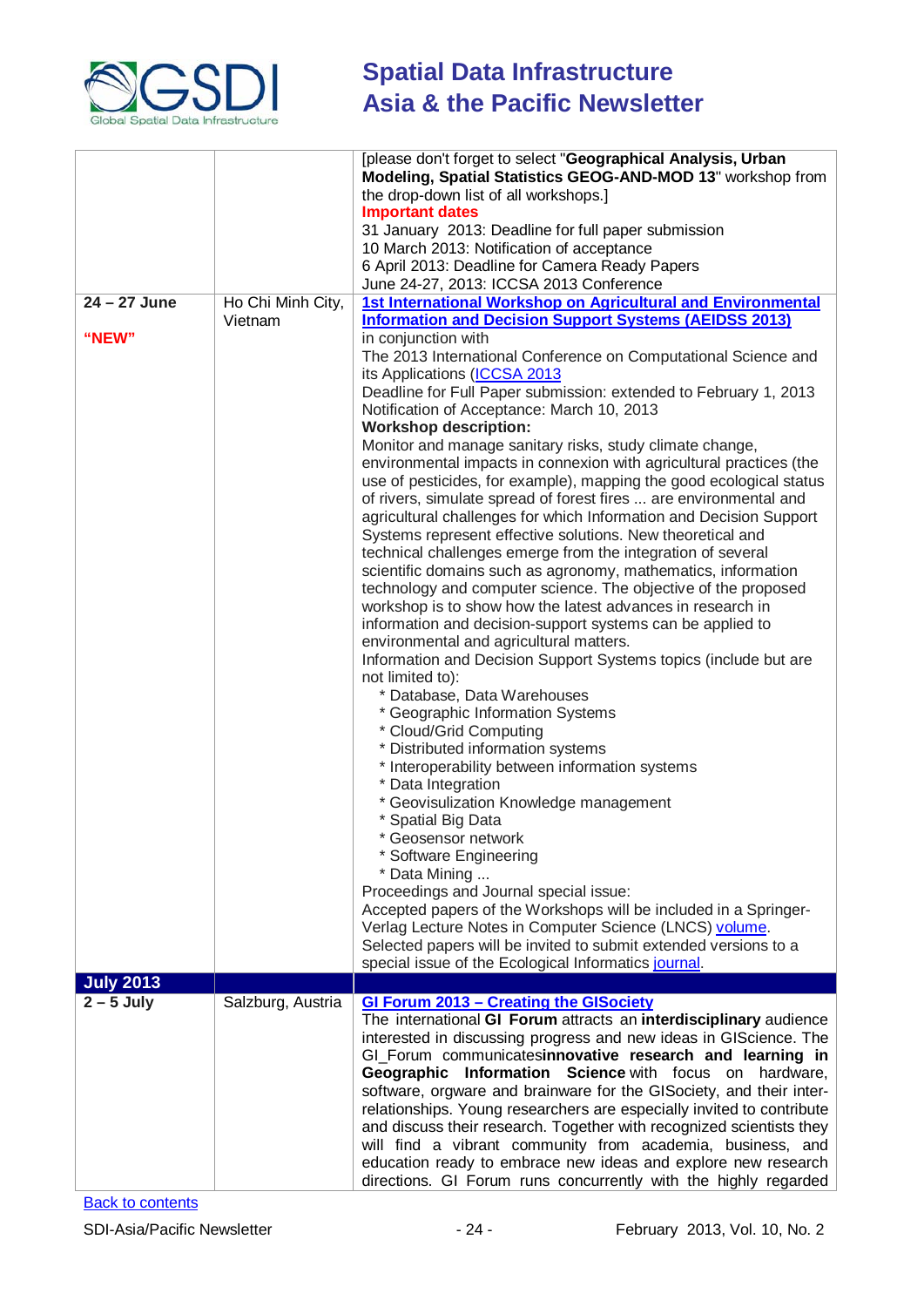

|                           |                                      | German language conference on Applied Geoinformatics - AGIT.<br>The two symposia share some 1200 participants, the innovative<br>AGIT EXPO exhibit and stimulating social events.<br>Submission deadline February 1, 2013.<br>Contact.                                                                                                                                                                                                                                                                                                                                                                                                                                                                                                                                                                                                                                                                                                                                                       |
|---------------------------|--------------------------------------|----------------------------------------------------------------------------------------------------------------------------------------------------------------------------------------------------------------------------------------------------------------------------------------------------------------------------------------------------------------------------------------------------------------------------------------------------------------------------------------------------------------------------------------------------------------------------------------------------------------------------------------------------------------------------------------------------------------------------------------------------------------------------------------------------------------------------------------------------------------------------------------------------------------------------------------------------------------------------------------------|
| $16 - 18$ July            | Gold Coast,<br>Australia             | <b>IGNSS 2013</b><br>The International Global Navigation Satellite Systems (IGNSS)<br>Society Inc. is pleased to announce IGNSS 2013<br><b>Closing Date for Submission of Abstracts: Monday</b><br>4 <sup>th</sup> February, 2013:<br>Information regarding on line submission of abstracts and abstract<br>templates will be updated in due course on the IGNSS Society<br>website.<br><b>Submission of Peer Reviewed and Non Peer Reviewed Papers:</b><br>Information regarding On Line Submission of Peer Reviewed and<br>Non Peer Reviewed Papers will be updated in due course on the<br><b>IGNSS Society website (Click here).</b><br><b>IGNSS Free Membership:</b><br>There is no fee to register for Membership of the IGNSS<br>Society. Complete the On Line Membership Form.<br>Benefits of Membership include reduced Symposium Registration<br>Fees.<br>Contact: http://www.ignss.org/                                                                                           |
| $21 - 26$ July            | Melbourne,<br>Australia              | <b>IEEE International Geoscience and Remote Sensing</b><br><b>Symposium (IGARSS)</b><br>On behalf of the IEEE Geoscience and Remote Sensing Society<br>and the IGARSS 2013 Local Organising Committee, we are<br>delighted to invite you to Melbourne, Australia for IGARSS 2013.<br>We are looking forward to welcoming leading scientists, engineers<br>and educators from the diverse disciplines that make up the<br>Geoscience and Remote Sensing community. We also hope to<br>attract new delegates from the Asia-Pacific and Oceania<br>regions. We will be offering a world class technical program<br>encompassing traditional IGARSS topics and new topics reflecting<br>the theme of the 2013 Conference, "Building a Sustainable Earth<br>through Remote Sensing". This theme was selected to emphasize<br>the issues that most affect the Earth's environment, and the human<br>impact on the planet. We welcome both seasoned and new<br>delegates to Melbourne in July 2013. |
| <b>August 2013</b>        |                                      |                                                                                                                                                                                                                                                                                                                                                                                                                                                                                                                                                                                                                                                                                                                                                                                                                                                                                                                                                                                              |
| 26-29 August              | Kuching,<br>Sarawak,<br>Malaysia     | The 8th International Symposium on Digital Earth (ISDE8) with<br>the theme of "Transforming Knowledge into Sustainable Practice"<br>will be held in Kuching, Sarawak, Malaysia.<br><b>Abstract Guidelines</b> for authors.<br><b>DEADLINE: 2 February 2013</b>                                                                                                                                                                                                                                                                                                                                                                                                                                                                                                                                                                                                                                                                                                                               |
| <b>September</b><br>2013  |                                      |                                                                                                                                                                                                                                                                                                                                                                                                                                                                                                                                                                                                                                                                                                                                                                                                                                                                                                                                                                                              |
| $2 - 4$ September         | Jakarta,<br>Indonesia                | <b>UN/Indonesia Workshop on Climate Change</b><br>No website/URL at this stage                                                                                                                                                                                                                                                                                                                                                                                                                                                                                                                                                                                                                                                                                                                                                                                                                                                                                                               |
| 24-26<br><b>September</b> | Kuala Lumpur                         | <b>Asia Geospatial Forum 2013</b><br>Contact                                                                                                                                                                                                                                                                                                                                                                                                                                                                                                                                                                                                                                                                                                                                                                                                                                                                                                                                                 |
| October 2013              |                                      |                                                                                                                                                                                                                                                                                                                                                                                                                                                                                                                                                                                                                                                                                                                                                                                                                                                                                                                                                                                              |
| 15-17 October             | Coombe Abbey,<br>Warwickshire,<br>UK | 1st call for papers for the <b>9th International Workshop of the</b><br><b>EARSeL Special Interest Group (SIG) on Forest Fires.</b> The<br>workshop is organised by the University of Leicester with support<br>from the Laboratory of Forest Management and Remote Sensing,<br>Faculty of Forestry and Natural Environment, Aristotle University of<br>Thessaloniki.<br>Contact<br>The deadline for abstract submission is 1 March 2013.                                                                                                                                                                                                                                                                                                                                                                                                                                                                                                                                                    |